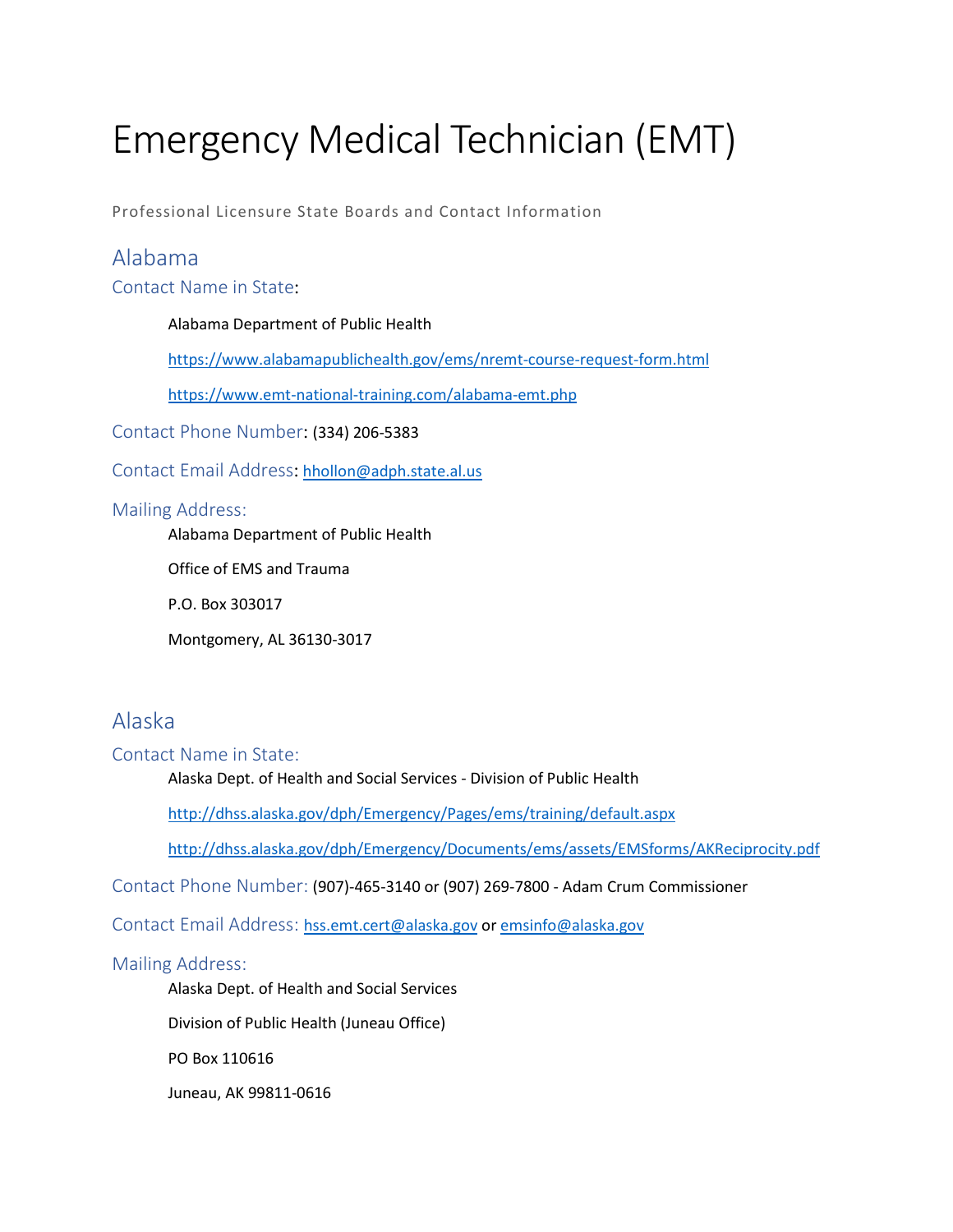### Arizona

### Contact Name in State:

Arizona Department of Health Services

Bureau of Emergency Medical Services & Trauma System

[https://www.azdhs.gov/preparedness/emergency-medical-services-trauma](https://www.azdhs.gov/preparedness/emergency-medical-services-trauma-system/index.php#emct-certification)[system/index.php#emct-certification](https://www.azdhs.gov/preparedness/emergency-medical-services-trauma-system/index.php#emct-certification)

Contact Phone Number: (800)-200-8523 or (602) 364-3150

Contact Email Address: [Maria.Dominguez@azdhs.gov](mailto:Maria.Dominguez@azdhs.gov)

Maria Dominguez, EMCT Certification Manager

#### Mailing Address:

Bureau of Emergency Medical Services & Trauma System

150 N. 18th Ave., Suite 540

Phoenix, AZ 85007

### Arkansas

### Contact Name in State:

Arkansas Department of Health

<https://www.healthy.arkansas.gov/programs-services/topics/emergency-medical-services>

Contact Phone Number: (501-661-2333) J. Ritchie or (501) 661-2262

Contact Email Address: [jarrod.ritchie@arkansas.gov](mailto:jarrod.ritchie@arkansas.gov) or [ADH.EMS@arkansas.gov](mailto:ADH.EMS@arkansas.gov)

#### Mailing Address:

Arkansas Emergency Medical Services Freeway Medical Tower 5800 West 10th Street, Suite 800 Little Rock, AR 72204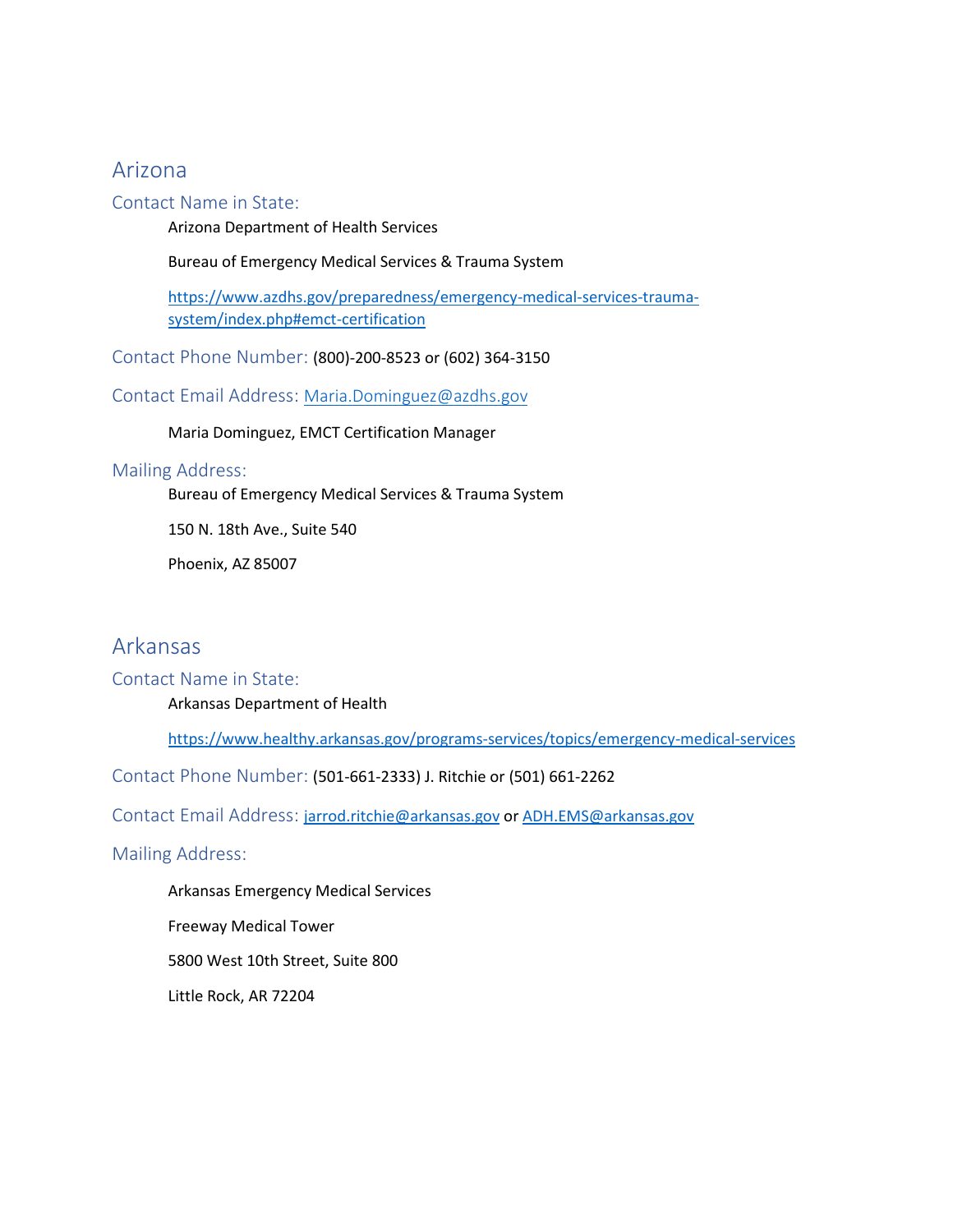# California

### Contact Name in State:

#### California Emergency Medical Services Authority

<https://emsa.ca.gov/emt/>

Contact Phone Number: (916) 322-4336

Contact Email Address: [egovtechsupport@emsa.ca.gov,](mailto:egovtechsupport@emsa.ca.gov) Online Licensing Tech Support

### Mailing Address:

California Emergency Medical Services Authority

10901 Gold Center Drive, Ste. 400

Rancho Cordova, CA. 95670-6073

# Colorado

### Contact Name in State:

Colorado Dept. of Public Health & Environment

[https://cdphe.colorado.gov/emergency-care/emergency-medical-services/ems-providers/ems](https://cdphe.colorado.gov/emergency-care/emergency-medical-services/ems-providers/ems-provider-certification/ems-provider-0)[provider-certification/ems-provider-0](https://cdphe.colorado.gov/emergency-care/emergency-medical-services/ems-providers/ems-provider-certification/ems-provider-0)

Contact Phone Number: (303)-691-4932

Contact Email Address:[cdphe.emtcert@state.co.us](mailto:cdphe.emtcert@state.co.us)

### Mailing Address:

Colorado Dept. of Public Health & Environment

4300 Cherry Creek Drive South

Denver, CO 80246

### **Connecticut**

#### Contact Name in State:

Connecticut Dept. of Public Health

[https://portal.ct.gov/DPH/Emergency-Medical-Services/Licensing--Certificaton/AEMT-](https://portal.ct.gov/DPH/Emergency-Medical-Services/Licensing--Certificaton/AEMT-Certification-by-Examination)[Certification-by-Examination](https://portal.ct.gov/DPH/Emergency-Medical-Services/Licensing--Certificaton/AEMT-Certification-by-Examination)

[https://portal.ct.gov/DPH/Emergency-Medical-Services/Licensing--Certificaton/AEMT](https://portal.ct.gov/DPH/Emergency-Medical-Services/Licensing--Certificaton/AEMT-endorsement-based-on-a-current-out-of-state-or-NREMT-certification)[endorsement-based-on-a-current-out-of-state-or-NREMT-certification](https://portal.ct.gov/DPH/Emergency-Medical-Services/Licensing--Certificaton/AEMT-endorsement-based-on-a-current-out-of-state-or-NREMT-certification)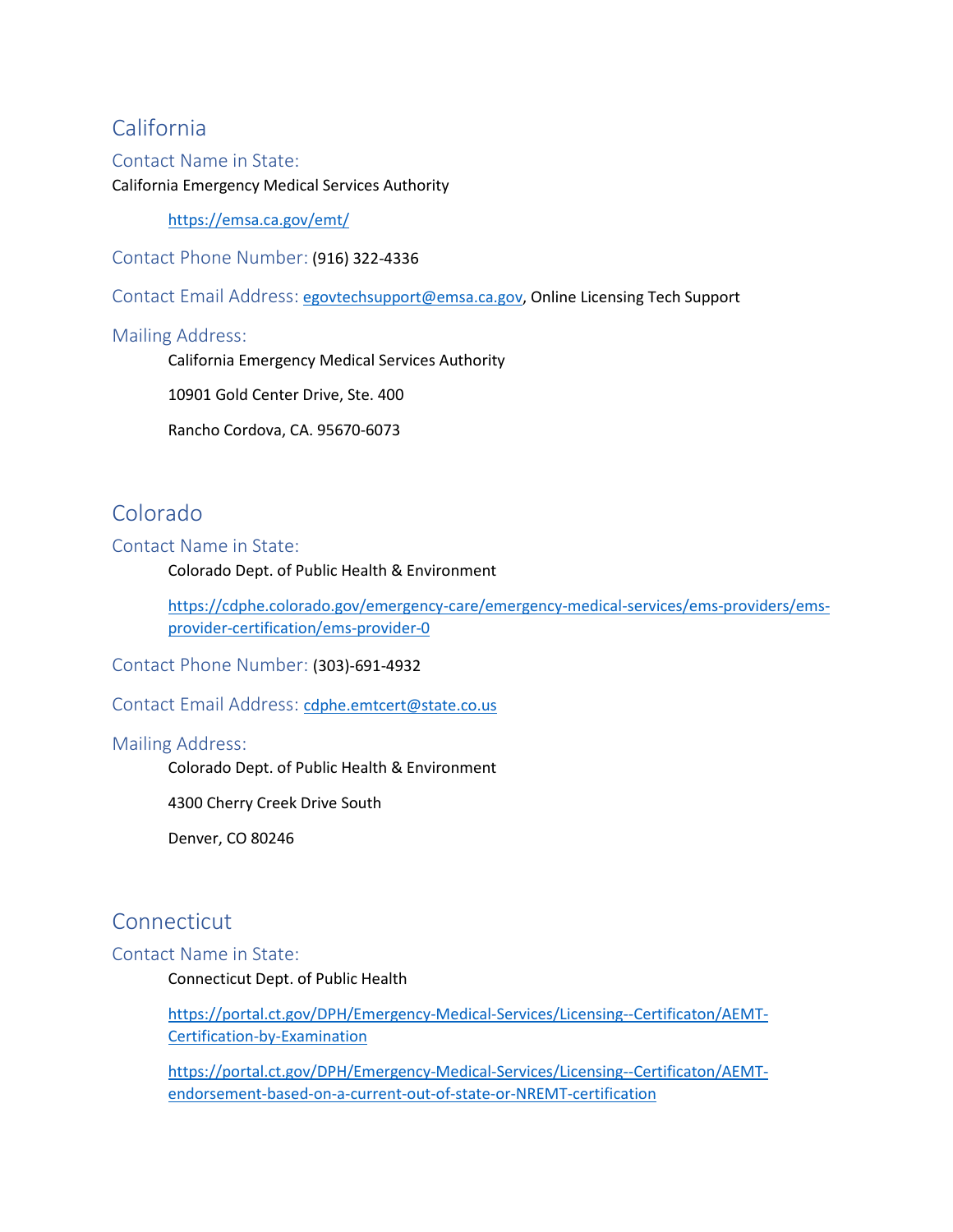### Contact Phone Number: (860) 509-7975

#### Contact Email Address: [dph.emslicensing@ct.gov](mailto:dph.emslicensing@ct.gov)

#### Mailing Address:

Connecticut Department of Public Health

EMS Certification

410 Capitol Ave., MS # 12 EMS

P.O. Box 340308

Hartford, CT 06134-0308

### Delaware

#### Contact Name in State:

Delaware State Fire Prevention Commission

<https://statefirecommission.delaware.gov/emt-information/emt-certification>

[https://statefirecommission.delaware.gov/wp-content/uploads/sites/103/2020/03/EMT-](https://statefirecommission.delaware.gov/wp-content/uploads/sites/103/2020/03/EMT-Reciprocity-Application-2020-February.pdf)[Reciprocity-Application-2020-February.pdf](https://statefirecommission.delaware.gov/wp-content/uploads/sites/103/2020/03/EMT-Reciprocity-Application-2020-February.pdf)

### Contact Phone Number: (302) 739-3160

### Contact Email Address: [fire.commission@delaware.gov](mailto:fire.commission@delaware.gov)

#### Mailing Address:

Delaware State Fire Prevention Commission

ATTN: Sherry R. Lambertson, Executive Assistant

1463 Chestnut Grove Road

Dover, DE 19904

### District of Columbia

Contact Name in State:

EMS Division at the DC Department of Health

<https://dchealth.dc.gov/service/advanced-emergency-medical-technician-certification>

Contact Phone Number: (202) 671-4222

Contact Email Address:[ems.hepra@dc.gov](mailto:ems.hepra@dc.gov) or [doh@dc.gov](mailto:doh@dc.gov)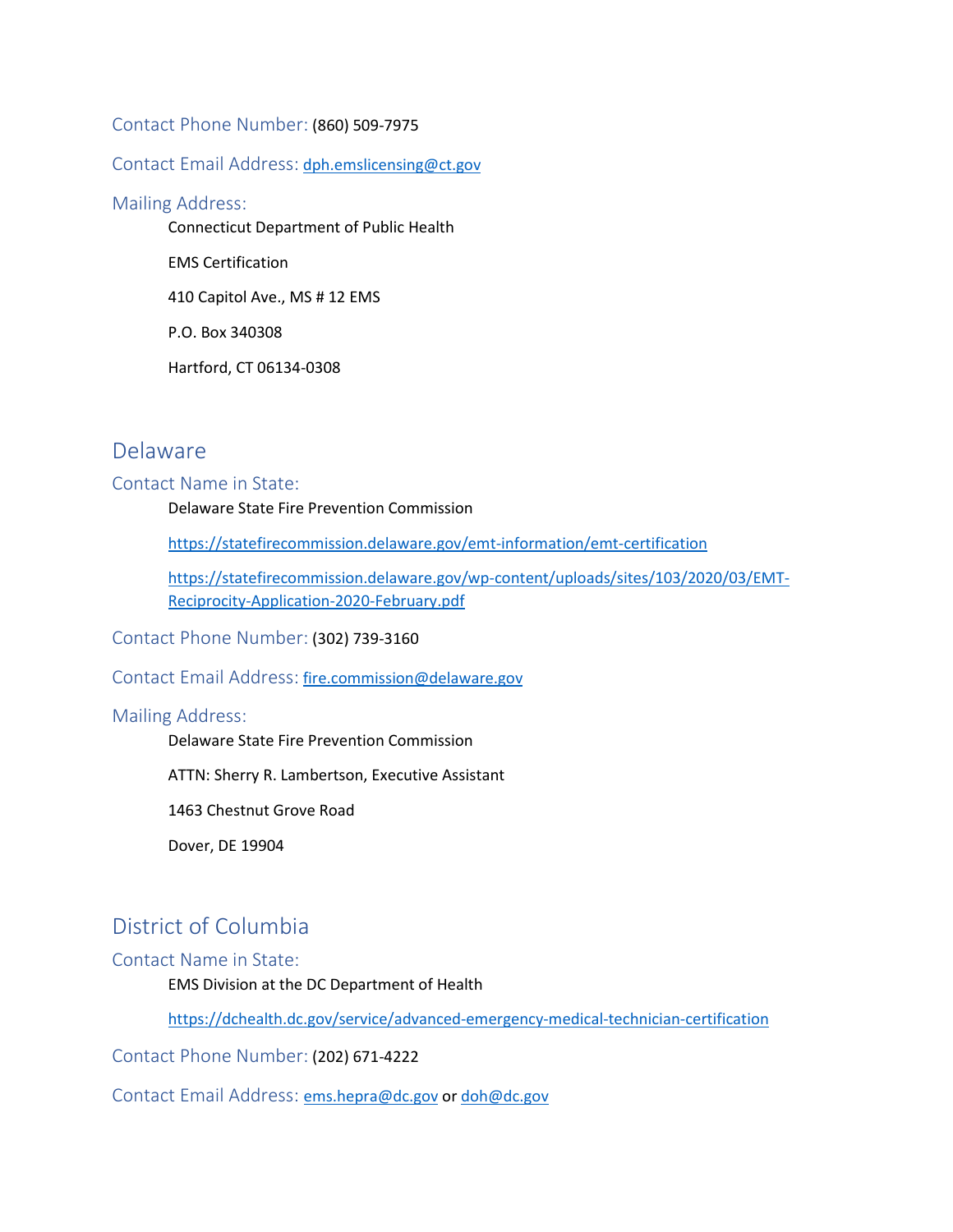### Mailing Address:

EMS Division at the DC Department of Health - HEPRA

899 N. Capitol St. NE

Suite 570

Washington, DC 20002

# Florida

### Contact Name in State:

### Florida Department of Health | EMT - Paramedic Certification

<http://www.floridahealth.gov/licensing-and-regulation/emt-paramedics/index.html>

<http://www.floridahealth.gov/licensing-and-regulation/emt-paramedics/licensing/index.html>

Contact Phone Number: (850) 245-4910

Contact Email Address: [MQA.EMT-Paramedics@flhealth.gov](mailto:MQA.EMT-Paramedics@flhealth.gov)

### Mailing Address:

Florida Department of Health | EMT - Paramedic Certification

4052 Bald Cypress Way

Bin C-85

Tallahassee, FL 32399-6330

### Georgia

### Contact Name in State:

Georgia Dept. of Public Health - State Office of EMS and Traum

<https://dph.georgia.gov/ems-personnel-licensure>

Contact Phone Number: (770) 996-3133

Contact Email Address: [DPH-phemsinfo@dph.ga.gov](mailto:DPH-phemsinfo@dph.ga.gov)

### Mailing Address:

Georgia Dept. of Public Health

State Office of EMS and Trauma

2 Peachtree Street, NW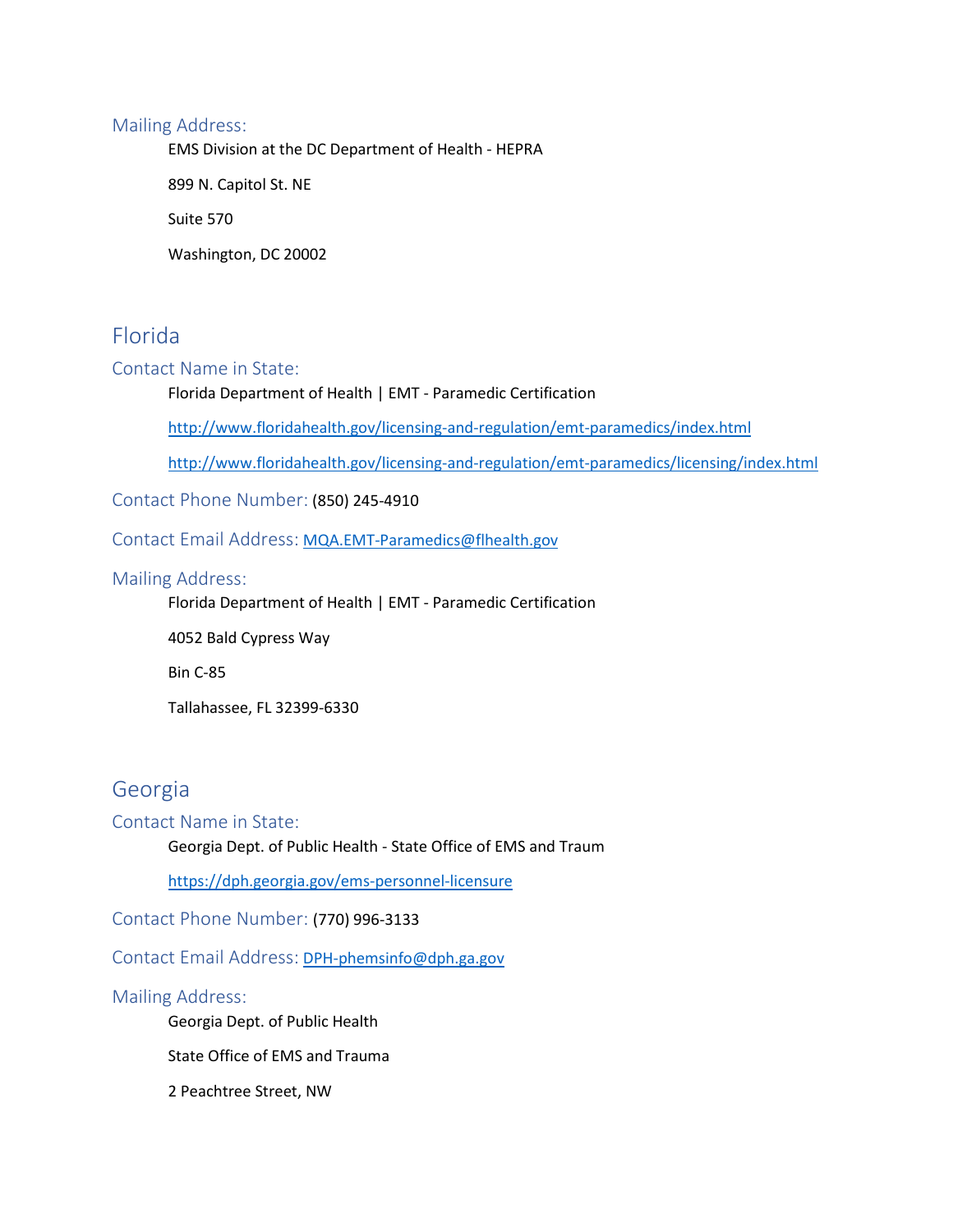15th Floor

Atlanta, Ga 30303

### Hawaii

### Contact Name in State:

Hawaii EMS and Injury Prevention System Branch

[https://health.hawaii.gov/ems/home/ems-laws-and-administrative-rules-that-relate-to-ems-](https://health.hawaii.gov/ems/home/ems-laws-and-administrative-rules-that-relate-to-ems-2/subchapter-7-certifying-emergency-medical-service-personnel/%c2%a716-85-56-courses-of-training)[2/subchapter-7-certifying-emergency-medical-service-personnel/%c2%a716-85-56-courses-of](https://health.hawaii.gov/ems/home/ems-laws-and-administrative-rules-that-relate-to-ems-2/subchapter-7-certifying-emergency-medical-service-personnel/%c2%a716-85-56-courses-of-training)[training](https://health.hawaii.gov/ems/home/ems-laws-and-administrative-rules-that-relate-to-ems-2/subchapter-7-certifying-emergency-medical-service-personnel/%c2%a716-85-56-courses-of-training)

Contact Phone Number: (808) 733-9210

### Contact Email Address: [emsipsb@doh.hawaii.gov](mailto:emsipsb@doh.hawaii.gov)

### Mailing Address:

Hawaii EMS and Injury Prevention System Branch

3675 Kilauea Avenue

Trotter Building

Basement Level

Honolulu, HI 96816

# Idaho

### Contact Name in State:

Idaho Bureau of EMS and Preparedness

<https://healthandwelfare.idaho.gov/providers/emergency-medical-services-ems/ems-providers>

Contact Phone Number: 1-877-554-3367 or 1-208-364-1959, Division of Licensing and Certification

Contact Email Address:[IdahoEMS@dhw.idaho.gov](mailto:IdahoEMS@dhw.idaho.gov)

#### Mailing Address:

Idaho Bureau of EMS and Preparedness

PO Box 83720

Boise, ID 83712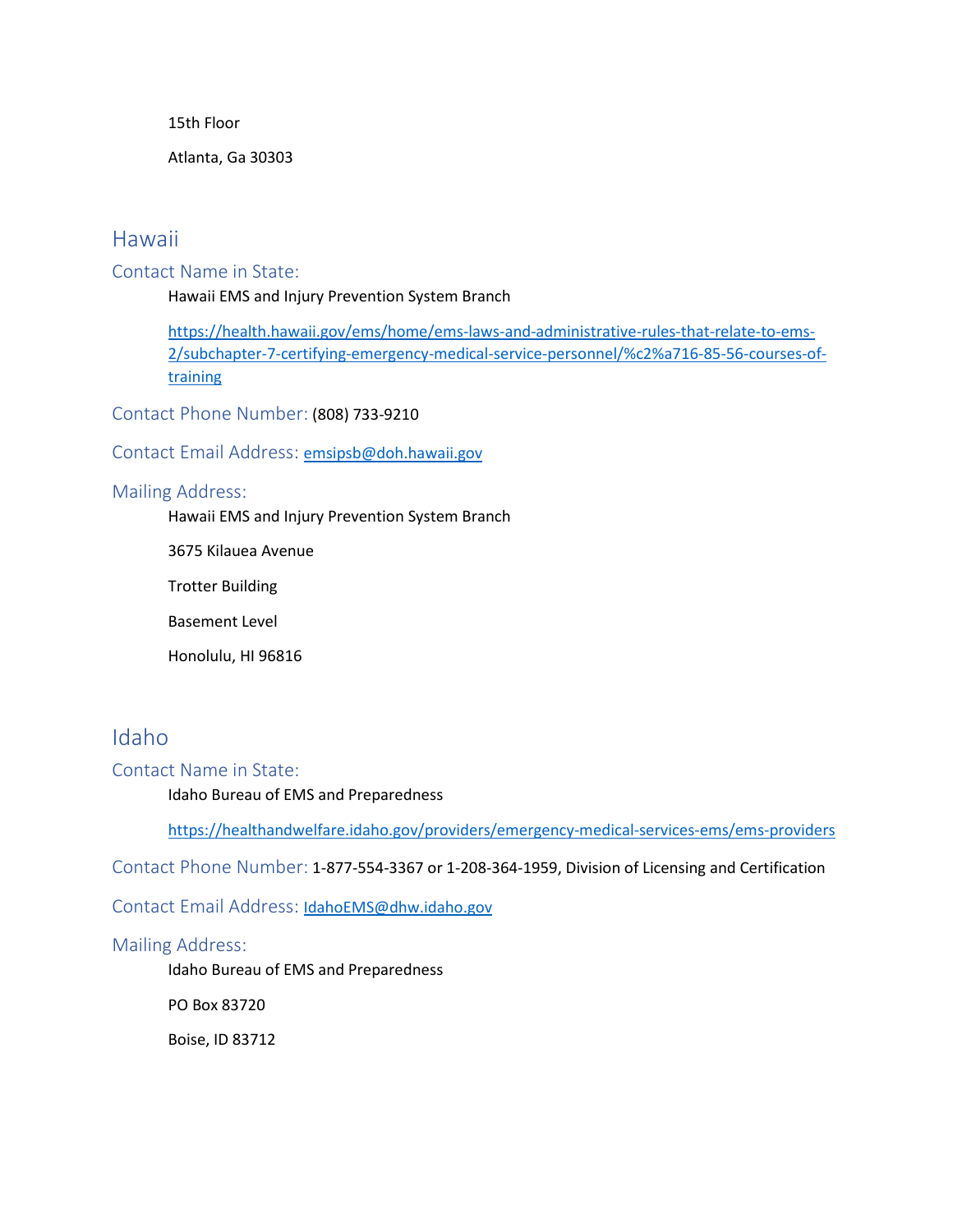### Illinois

### Contact Name in State:

### Illinois Department of Public Health (IDPH) - EMS Licensing

<http://dph.illinois.gov/topics-services/emergency-preparedness-response/ems/licensing>

Contact Phone Number: 217-785-2080, EMT Training

Contact Email Address: DPH.EMTLIC@illinois.gov

### Mailing Address:

Illinois Department of Public Health (IDPH)

IDPH- 3rd Floor EMS

422 South 5th Street

Springfield, IL 62701

### Indiana

### Contact Name in State:

Indiana Dept. of Homeland Security - EMS

<https://www.in.gov/dhs/boards-and-commissions/ems-commission/>

Contact Phone Number: 317-232-2222, EMS Commission

Contact Email Address: emscertifications@dhs.in.gov

### Mailing Address:

Indiana Dept. of Homeland Security

Indiana Government Center-South, Room E208

302 W. Washington St.

Indianapolis, IN 46204-2739

### Iowa

### Contact Name in State:

Iowa Department of Public Health

<https://idph.iowa.gov/bets/ems>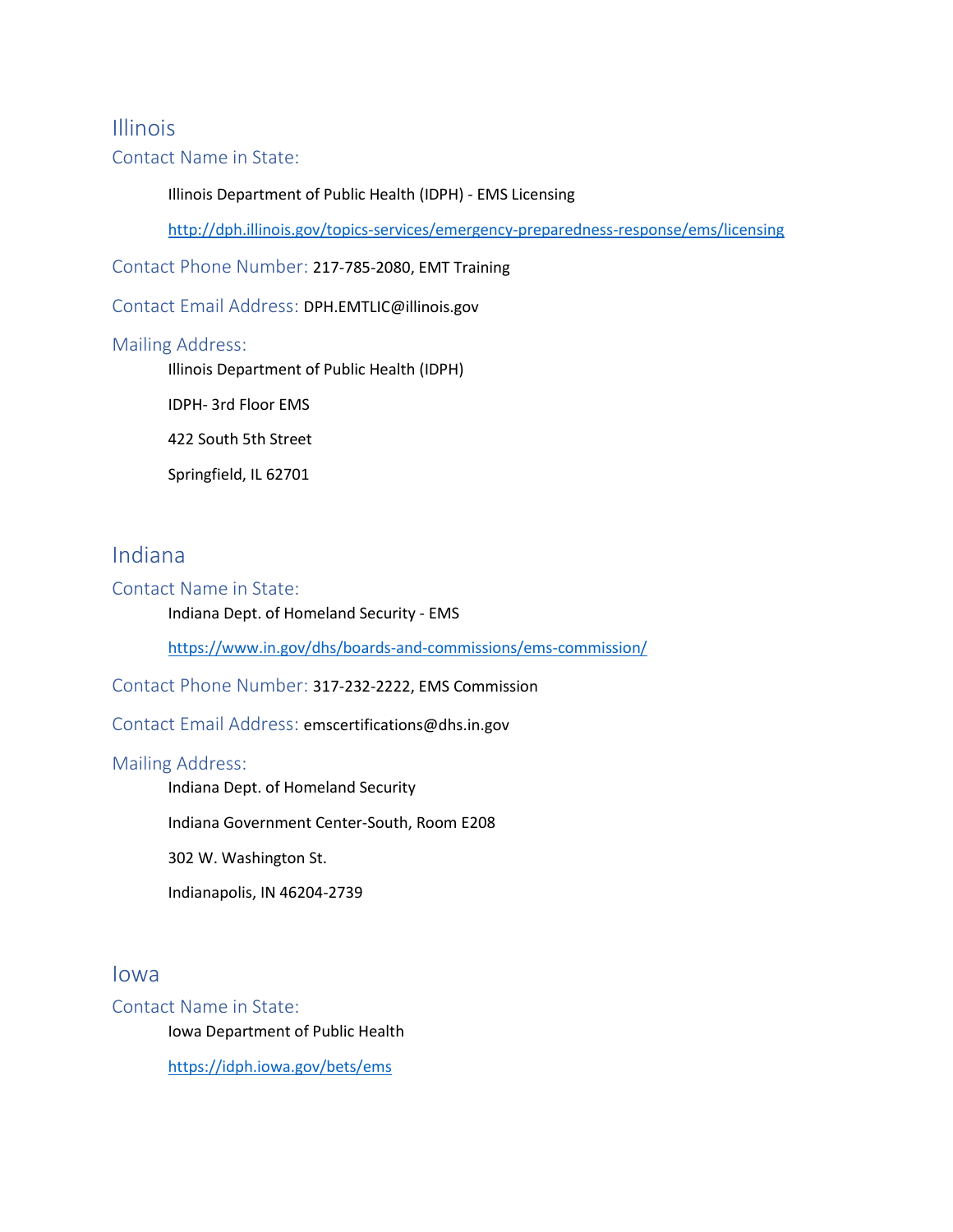https://idph.iowa.gov/Portals/1/userfiles/177/RuleChanges09172020/Out\_of\_State\_Providers [Seeking\\_Iowa\\_EMS\\_Certification\\_Sept\\_2020.pdf](https://idph.iowa.gov/Portals/1/userfiles/177/RuleChanges09172020/Out_of_State_Providers_Seeking_Iowa_EMS_Certification_Sept_2020.pdf)

Contact Phone Number: 1-800-728-3367

Contact Email Address: <http://idph.iowa.gov/Contact-Us/>

#### Mailing Address:

Iowa Department of Public Health

Lucas State Office Bldg.

321 E. 12th Street

Des Moines, IA 50319

### Kansas

### Contact Name in State:

Kansas Board of Emergency Medical Services

[https://www.ksbems.org/ems/?page\\_id=165](https://www.ksbems.org/ems/?page_id=165)

Contact Phone Number: (785)-296-7296

ContactEmail Address: [chrystine.hannon@ks.gov](mailto:chrystine.hannon@ks.gov)

#### Mailing Address:

Kansas Board of Emergency Medical Services

Landon State Office Building, 900 SW Jackson Street, Suite 1031

Topeka, KS 66612-1228

# Kentucky

### Contact Name in State:

Kentucky Board of Emergency Medical Services

[https://kbems.kctcs.edu/certification\\_and\\_licensure/advanced\\_emt/index.aspx](https://kbems.kctcs.edu/certification_and_licensure/advanced_emt/index.aspx)

Contact Phone Number: (859) 256-3565

Contact Email Address:[tammy.bicknell@kctcs.edu](mailto:tammy.bicknell@kctcs.edu)

### Mailing Address:

Kentucky Board of Emergency Medical Services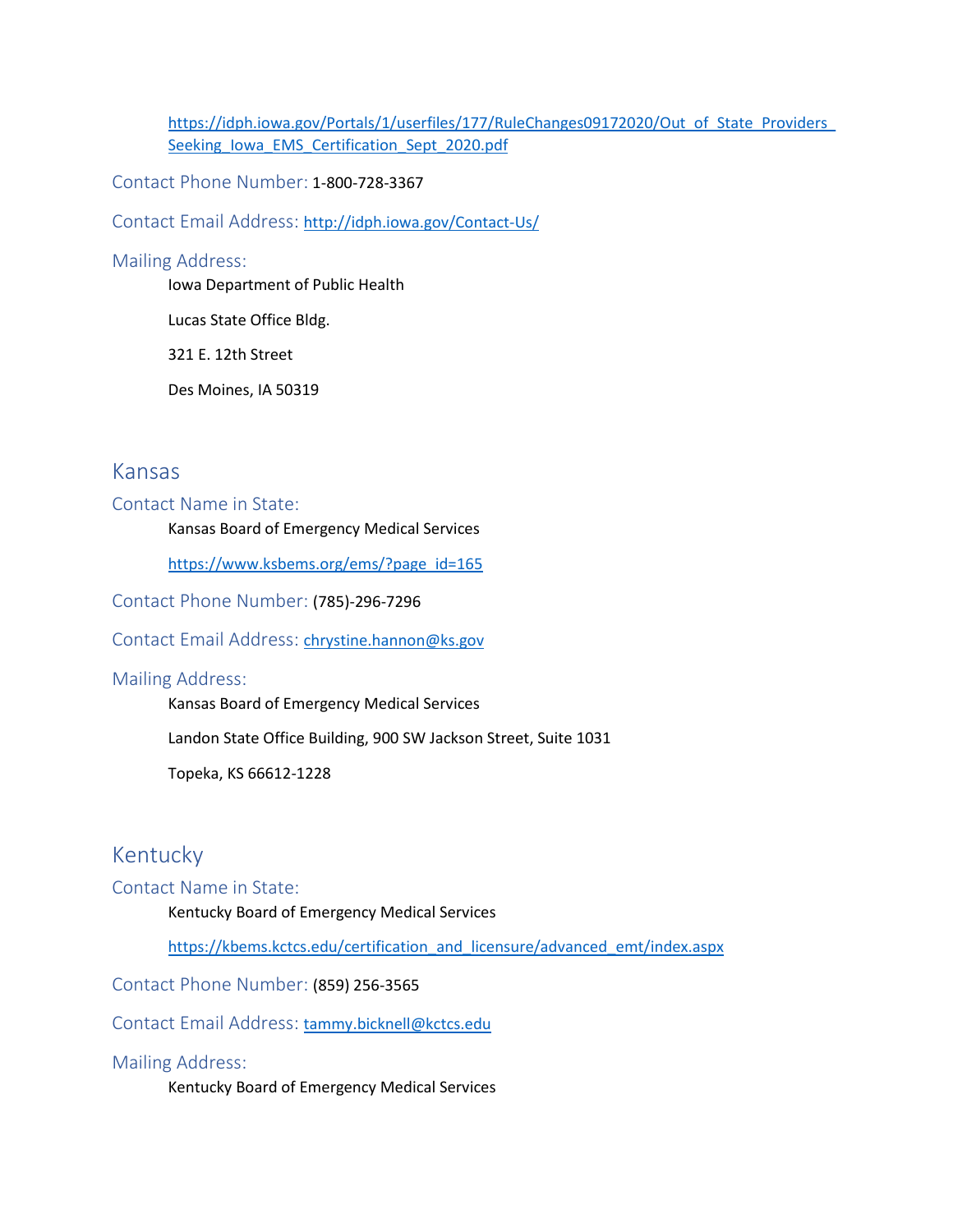118 James Court, Suite 50

Lexington, KY 40505

### Louisiana

### Contact Name in State:

Louisiana Department of Health - Emergency Medical Services

<https://ldh.la.gov/index.cfm/page/759>

Contact Phone Number: (225) 925-7216 - Katherine Robillard - Credentialing Coordinator

Contact Email Address: [EMS.Credentialing@la.gov](mailto:EMS.Credentialing@la.gov)

### Mailing Address:

Louisiana Department of Health

Emergency Medical Services Division

P. O. Box 629

Baton Rouge, LA 70821-0629

### Maine

### Contact Name in State:

Maine Emergency Medical Services

<https://www.maine.gov/ems/licensing>

<https://www.maine.gov/ems/licensing/reciprocity>

Contact Phone Number: (207) 626-3860

Contact Email Address: [maine.ems@maine.gov](mailto:maine.ems@maine.gov) or [ems.licensure@maine.gov](mailto:ems.licensure@maine.gov)

### Mailing Address:

Maine Emergency Medical Services

Department of Public Safety

45 Commerce Drive Suite 1

152 State House Station

Augusta, ME 04333-0152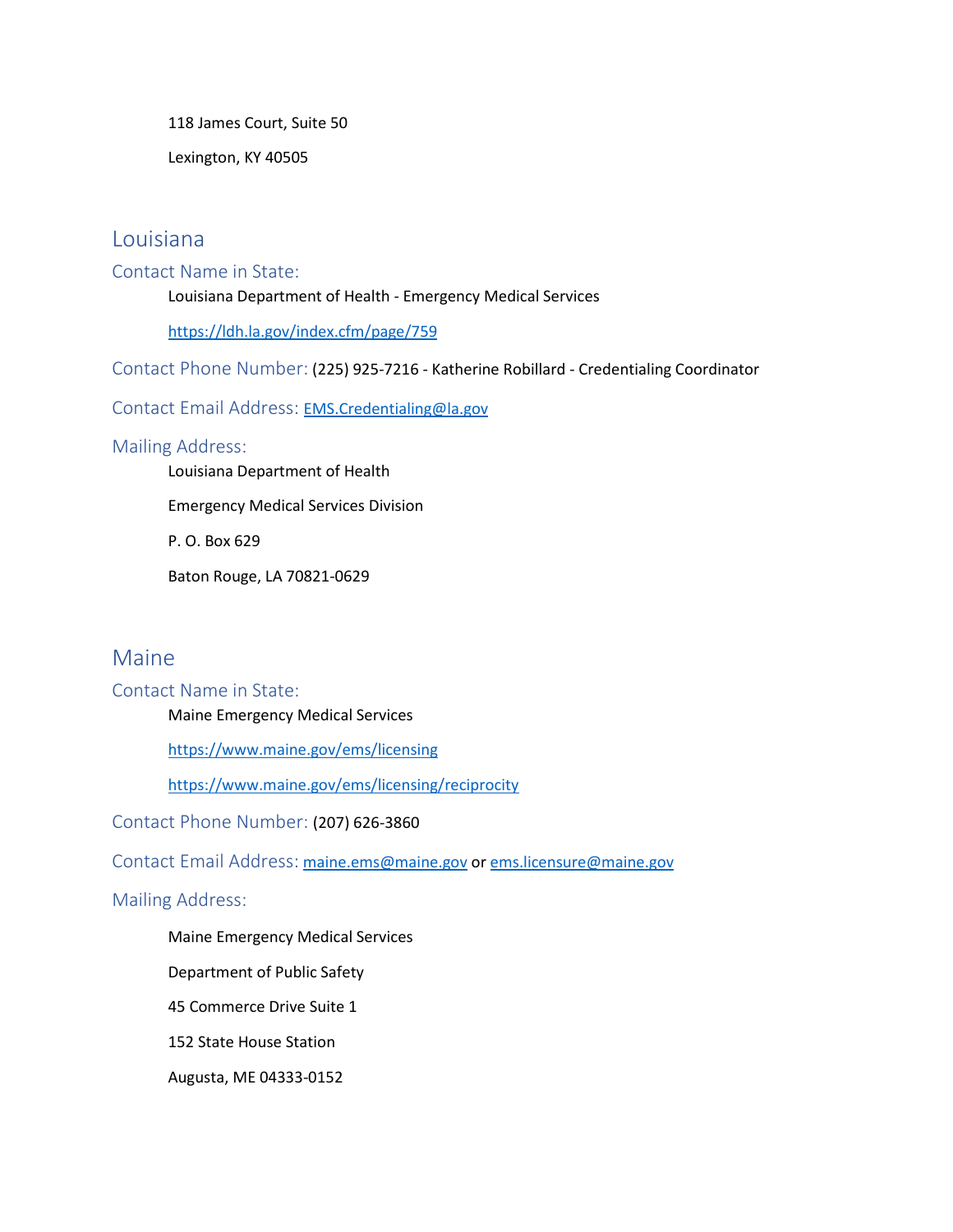# Maryland

### Contact Name in State:

Maryland Institiute for EMS Systems - Office of Licensure & Certification

http://www.miemss.org/home/ems-providers

http://www.miemss.org/home/ems-providers/reciprocity#EMT

Contact Phone Number: (410) 706-7381

Contact Email Address: licensure-support@miemss.org

### Mailing Address:

Maryland Institiute for EMS Systems - Office of Licensure & Certification

653 West Pratt Street

Baltimore, MD 21201

# Massachusetts

### Contact Name in State:

Massacusetts Office of Emergency Medical Services (OEMS)

<https://www.mass.gov/emergency-medical-technicians-emts-and-paramedics>

[https://www.mass.gov/doc/application-for-advanced-emt-holding-nremt-certification](https://www.mass.gov/doc/application-for-advanced-emt-holding-nremt-certification-withwithout-state-0)[withwithout-state-0](https://www.mass.gov/doc/application-for-advanced-emt-holding-nremt-certification-withwithout-state-0)

Contact Phone Number: (617) 753-7300

Contact Email Address: oems.recert@state.ma.us

### Mailing Address:

Massacusetts Office of Emergency Medical Services (OEMS)

67 Forest St., Suite 100

Marlborough, MA 01752

# Michigan

### Contact Name in State:

Michigan Department of Health & Human Services (MDHHS)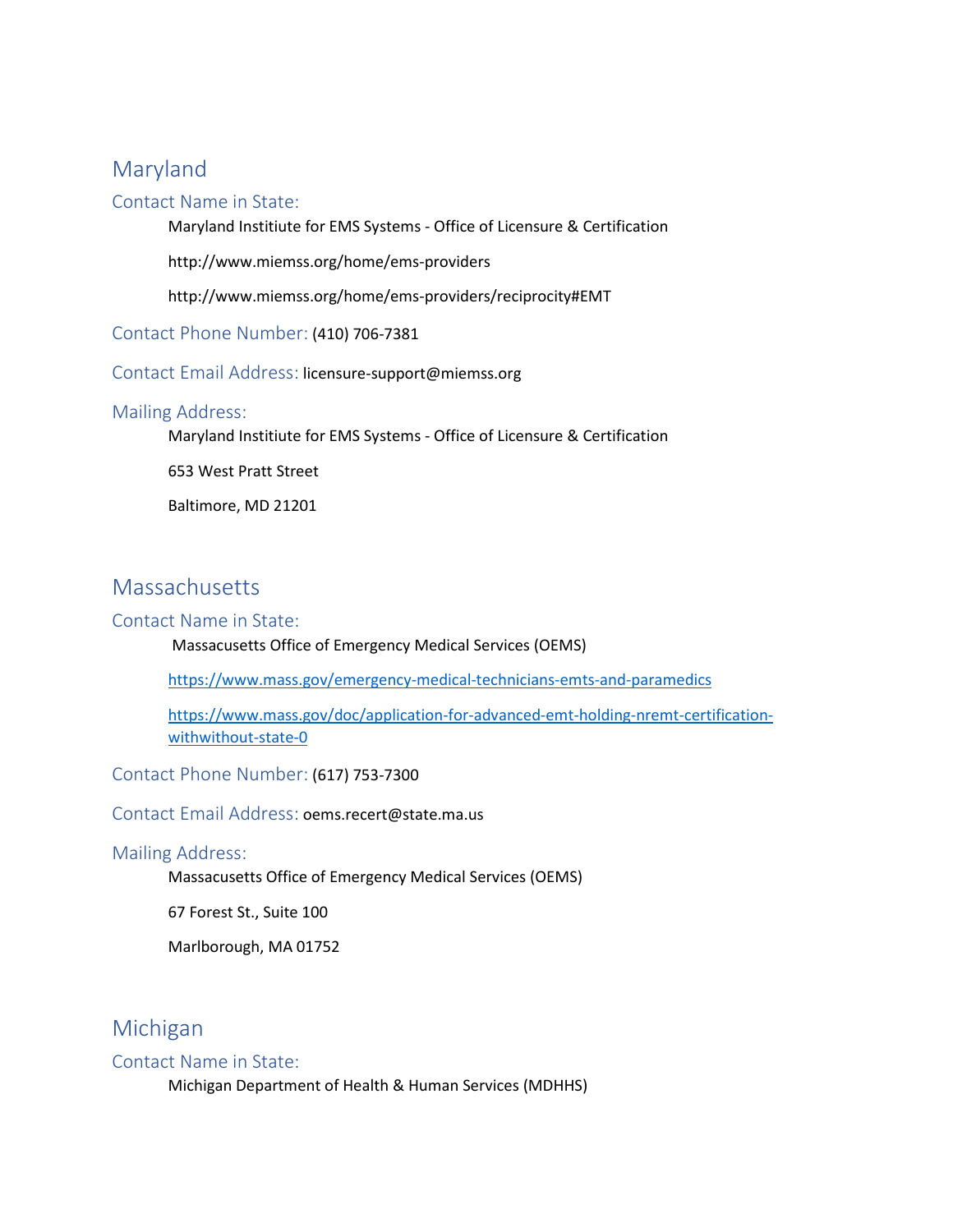https://www.michigan.gov/mdhhs/0,5885,7-339-73970\_5093\_28508\_86966---,00.html

https://www.michigan.gov/mdhhs/0,5885,7-339-73970\_5093\_28508\_76837-401825--,00.html

Contact Phone Number: (517)-241-0179 or (517)-241-3025

Contact Email Address: [MDHHS-MichiganEMS@michigan.gov](mailto:MDHHS-MichiganEMS@michigan.gov)

#### Mailing Address:

Michigan Department of Health & Human Services (MDHHS)

Bureau of EMS, Trauma, & Preparedness (BETP)

Division of EMS and Trauma

P.O. Box 30207

Lansing, MI 48909-0207

### Minnesota

#### Contact Name in State:

Minnesota Emergency Medical Services Regulatory Board

<https://mn.gov/emsrb/>

[https://mn.gov/emsrb/assets/EMS%20Provisional%20Certification\\_tcm1116-427253.pdf](https://mn.gov/emsrb/assets/EMS%20Provisional%20Certification_tcm1116-427253.pdf)

Contact Phone Number: (651) 201-2800 or (800) 747-2011

### Contact Email Address: [emsrb@state.mn.us](mailto:emsrb@state.mn.us)

#### Mailing Address:

Emergency Medical Services Regulatory Board

2829 University Ave SE Suite 310

Minneapolis, MN 55414

### **Mississippi**

Contact Name in State:

Mississippi State Dept. of Health - EMS

[http://www.msdh.state.ms.us/msdhsite/\\_static/47,0,307,374.html](http://www.msdh.state.ms.us/msdhsite/_static/47,0,307,374.html)

[http://www.msdh.state.ms.us/msdhsite/\\_static/resources/7370.pdf](http://www.msdh.state.ms.us/msdhsite/_static/resources/7370.pdf)

Contact Phone Number: (601) 576-7380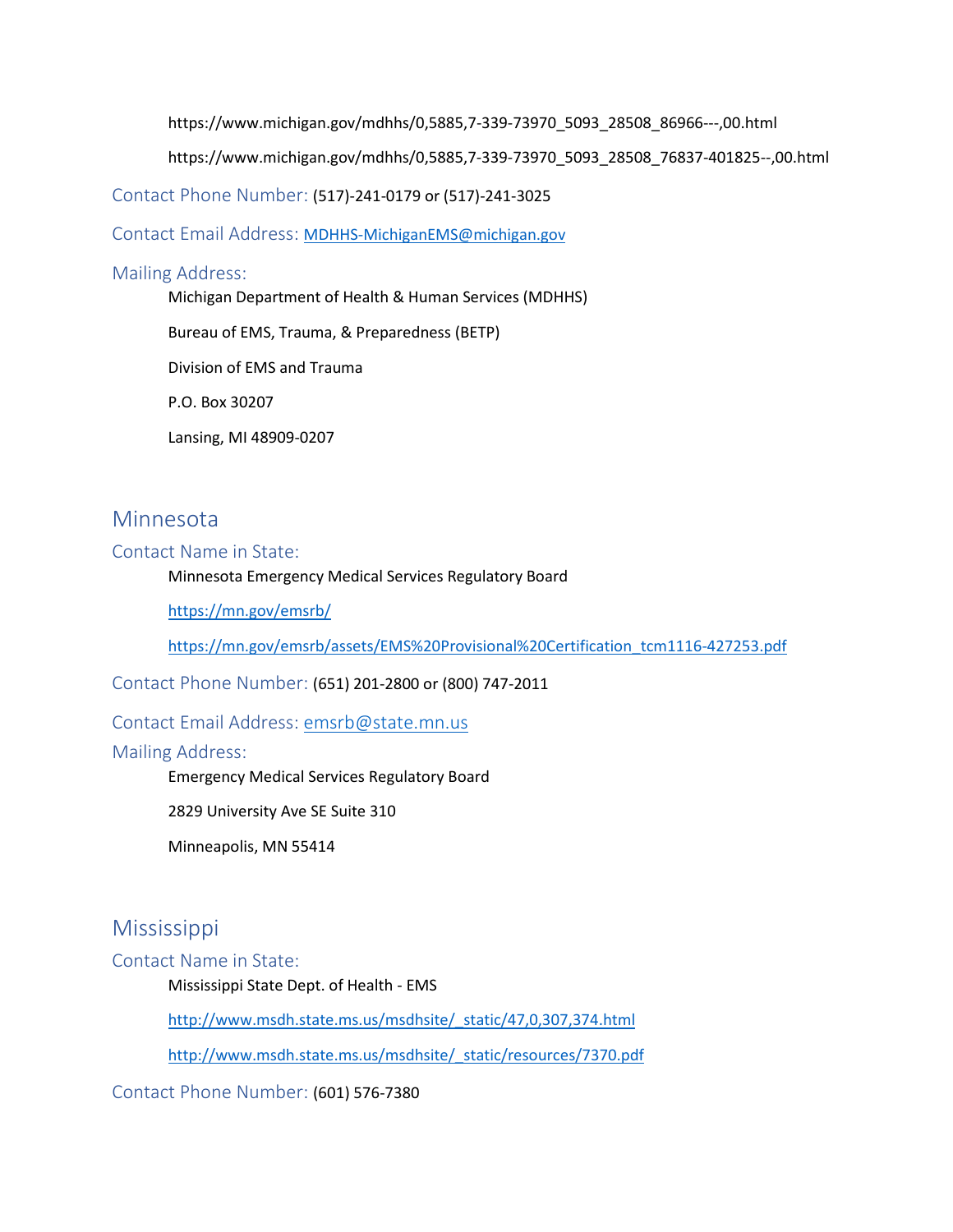### Contact Email Address:[steven.jones@msdh.ms.gov](mailto:steven.jones@msdh.ms.gov)

Mailing Address:

Bureau of EMS Mississippi State Department of Health P.O. Box 1700, Jackson, MS 39215-1700

# **Missouri**

### Contact Name in State:

Missouri Dept. of Health & Senior Services - Bureau of Emergency Medical Services

<https://health.mo.gov/safety/ems/licensing.php>

Contact Phone Number: (573) 751-6356

Contact Email Address: [EMSINFO@health.mo.gov](mailto:EMSINFO@health.mo.gov)

#### Mailing Address:

Bureau of Emergency Medical Services

Missouri Department of Health and Senior Services

PO Box 570

Jefferson City, MO 65102-0570

### Montana

### Contact Name in State:

Montana Department of Labor and Industry - Montana Board of Medical Examiners

<https://boards.bsd.dli.mt.gov/medical-examiners/emergency-care-provider/ecp-licensure>

[https://boards.bsd.dli.mt.gov/\\_docs/med/ecp/ecp-app.pdf](https://boards.bsd.dli.mt.gov/_docs/med/ecp/ecp-app.pdf)

Contact Phone Number: (406) 444-6880

Contact Email Address: [DLIBSDHELP@MT.GOV](mailto:DLIBSDHELP@MT.GOV)

#### Mailing Address:

Montana Department of Labor and Industry

Montana Board of Medical Examiners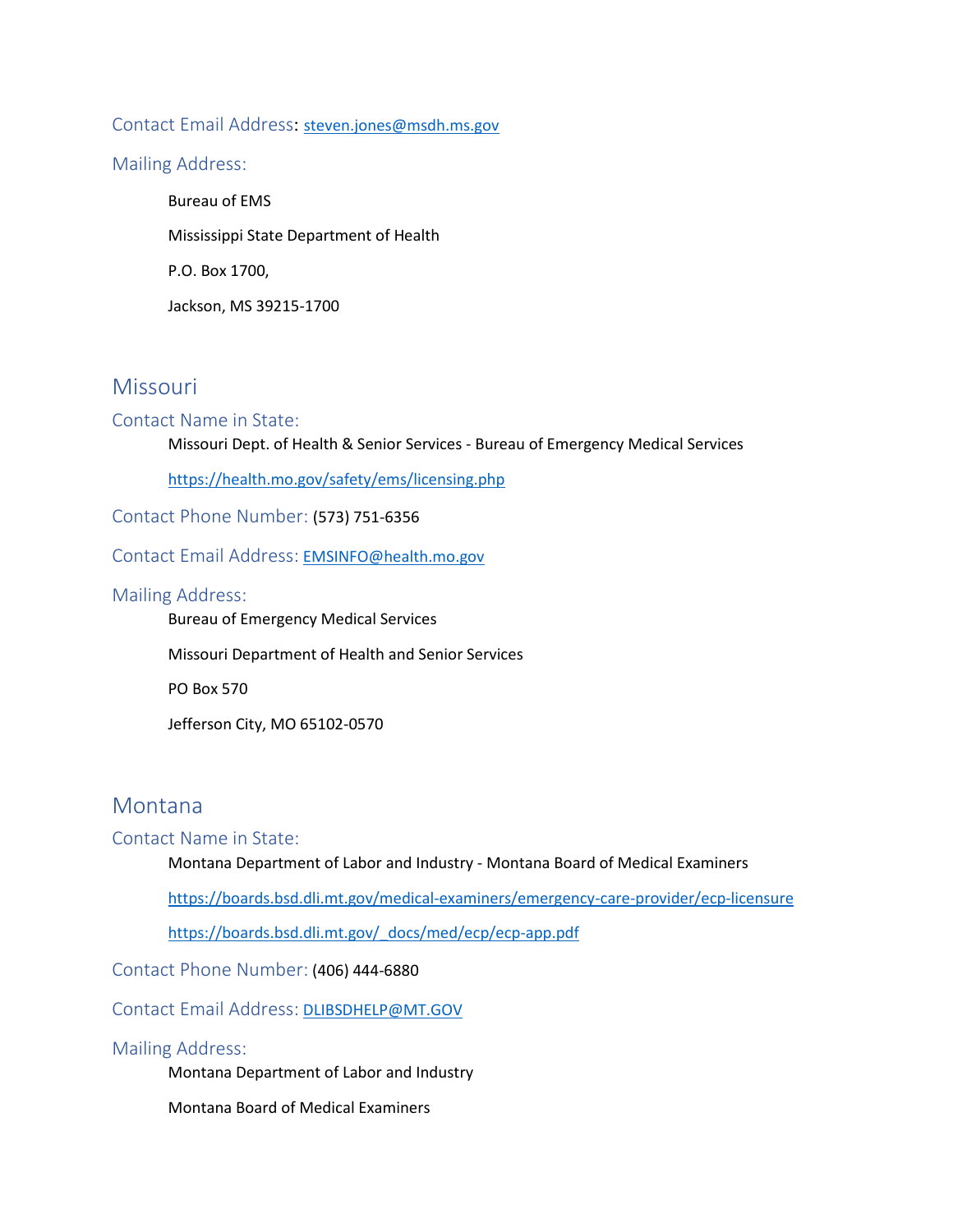PO Box 200513

Helena, MT 59620-0513

### Nebraska

### Contact Name in State:

Department of Health and Human Services - Emergency Medical Services Licensing

<http://dhhs.ne.gov/Pages/EHS-EMS-Licensing.aspx>

Contact Phone Number: (402) 471-0371, Laura Huggins - EMS Health Licensing Specialist

ContactEmail Address: [DHHS.EMSLicensing@nebraska.gov](mailto:DHHS.EMSLicensing@nebraska.gov)

### Mailing Address:

Department of Health and Human Services

Emergency Medical Services Licensing

301 Centennial Mall South

P.O. Box 95026

Lincoln, Nebraska 68509-5026

### Nevada

### Contact Name in State:

Department of Health and Human Services Nevada Division of Public and Behavioral Health (DPBH)

[http://dpbh.nv.gov/Reg/EMS/dta/Licensing/Emergency\\_Medical\\_System\\_\(EMS\)\\_-\\_Licensing/](http://dpbh.nv.gov/Reg/EMS/dta/Licensing/Emergency_Medical_System_(EMS)_-_Licensing/)

[http://dpbh.nv.gov/uploadedFiles/dpbh.nv.gov/content/Reg/EMS/dta/Licensing/Reciprocity%2](http://dpbh.nv.gov/uploadedFiles/dpbh.nv.gov/content/Reg/EMS/dta/Licensing/Reciprocity%20instructions%202-10-20.pdf) [0instructions%202-10-20.pdf](http://dpbh.nv.gov/uploadedFiles/dpbh.nv.gov/content/Reg/EMS/dta/Licensing/Reciprocity%20instructions%202-10-20.pdf)

Contact Phone Number: (775) 687-7590

Contact Email Address:[healthems@health.nv.gov](mailto:healthems@health.nv.gov)

#### Mailing Address:

Division of Public and Behavioral Health (DPBH)

4150 Technology Way

Suite 101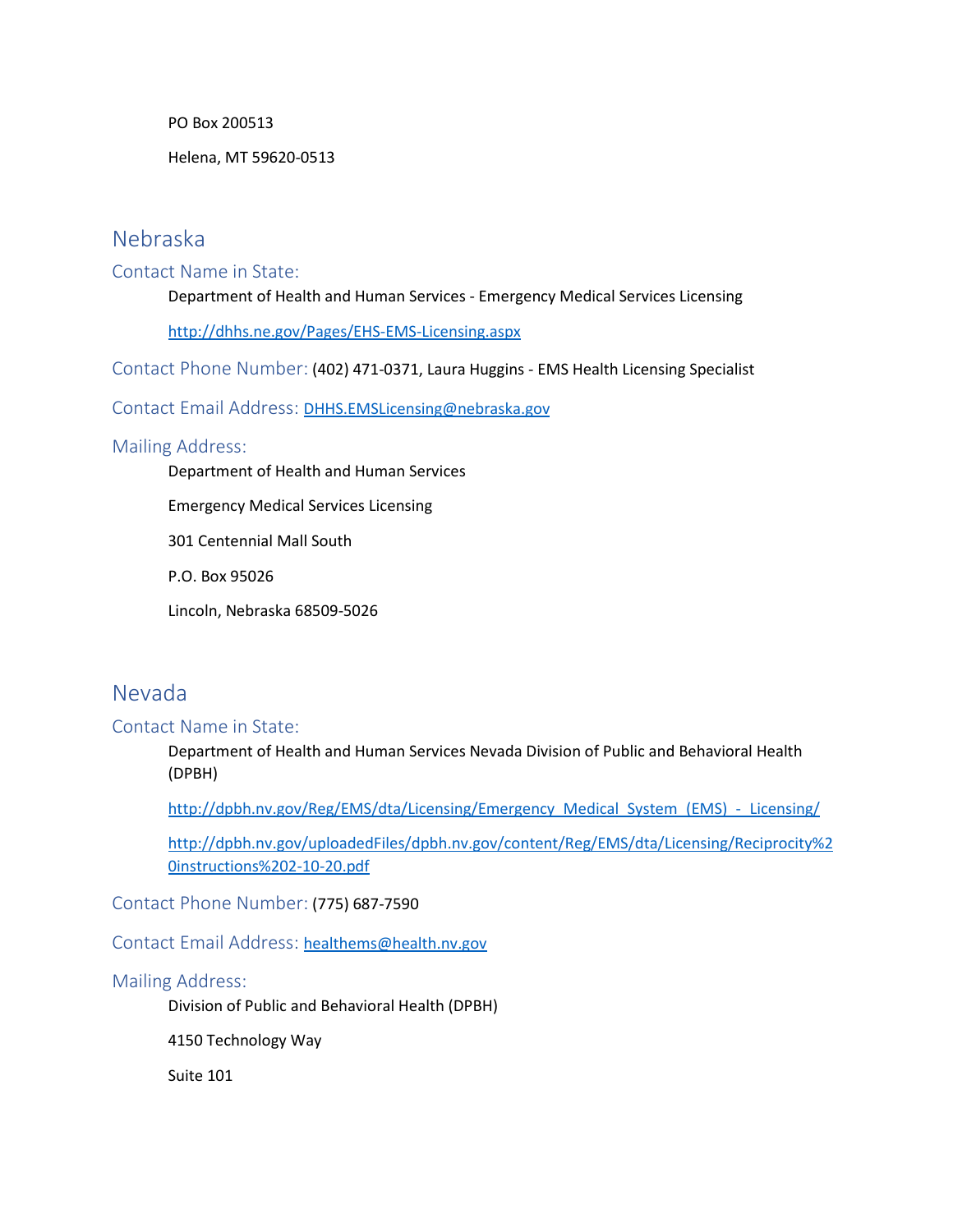Carson City, NV 89706

### New Hampshire

Contact Name in State:

New Hampshire Dept. Of Safety - (BEMS)

<https://www.nh.gov/safety/divisions/fstems/ems/faq.html>

Contact Phone Number: (603) 223-4200

Contact Email Address: [fstems@dos.nh.gov](mailto:fstems@dos.nh.gov) or [kathleen.higgins-doolan@dos.nh.gov](mailto:kathleen.higgins-doolan@dos.nh.gov)

### Mailing Address:

Bureau of Emergency Medical Services (BEMS)

Richard M. Flynn Fire Academy

33 Hazen Drive

Concord, New Hampshire 03305

### New Jersey

### Contact Name in State:

New Jersey Department of Health - Office of Emergency Medical Services (OEMS)

<https://nj.gov/health/ems/>

[https://nj.gov/health/ems/documents/reg-enforcement/waivers/EMS\\_Reciprocity\\_EO.pdf](https://nj.gov/health/ems/documents/reg-enforcement/waivers/EMS_Reciprocity_EO.pdf)

Contact Phone Number: (609) 633-7777

Contact Email Address:[ems@doh.nj.gov](mailto:ems@doh.nj.gov)

### Mailing Address:

NJ Department of Health

Office of Emergency Medical Services

PO Box 360

Trenton, NJ 08625-0360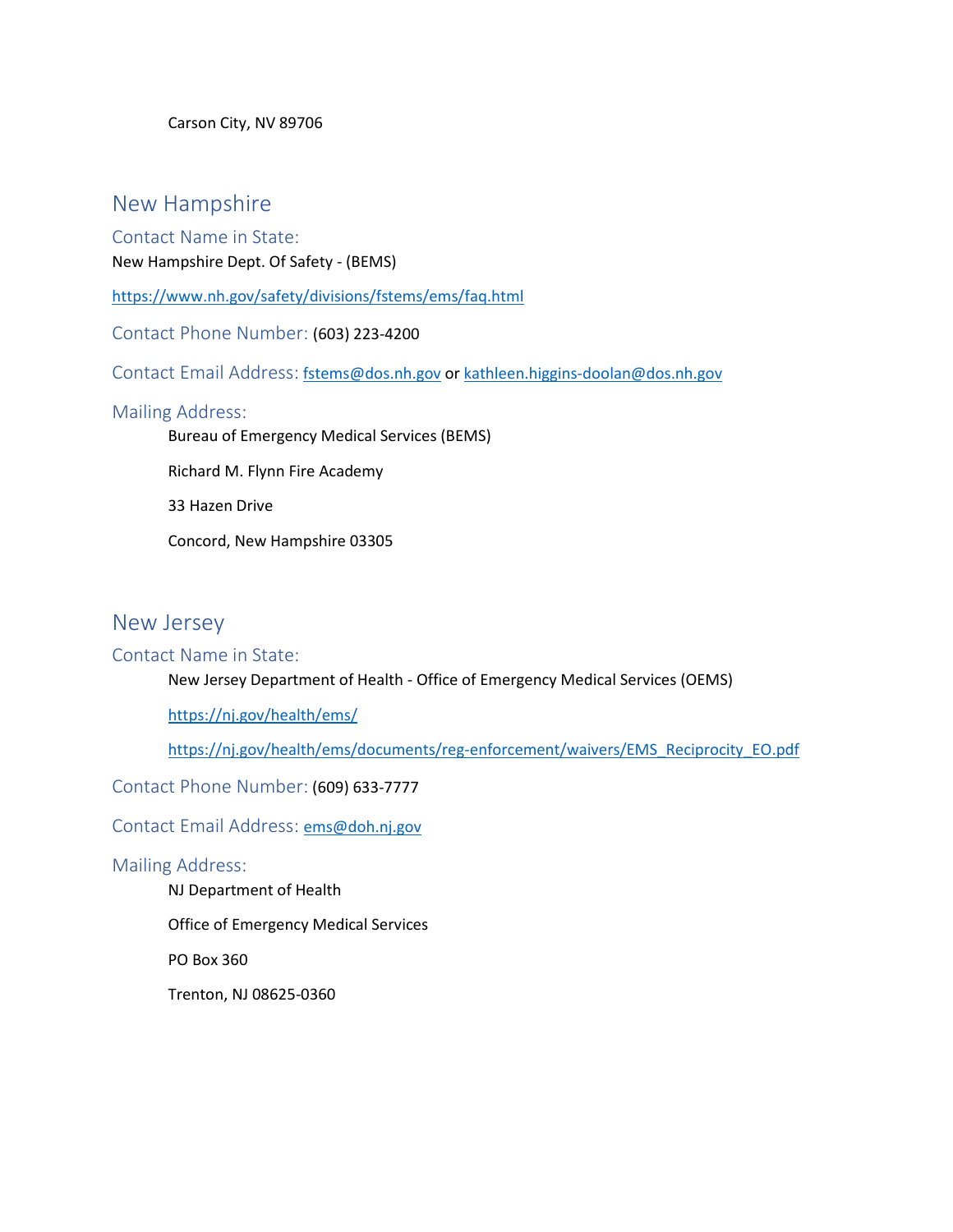### New Mexico

### Contact Name in State:

New Mexico Department of Health - EMS Licensing

<https://www.nmhealth.org/about/erd/emsb/emsl/>

Contact Phone Number: (505) 476-820

ContactEmail Address: [PeggyA.Griego@state.nm.us](mailto:PeggyA.Griego@state.nm.us) - Peggy Ann Griego - EMS Licensing

### Mailing Address:

New Mexico Department of Health - Administrative Offices (Santa Fe County)

Toney Anaya Building

2550 Cerrillos Road

Santa Fe, NM 87505

### New York

Contact Name in State:

### NYS DOH Bureau of EMS

<https://www.health.ny.gov/professionals/ems/>

<https://www.health.ny.gov/professionals/ems/certification/reciprocity.htm>

Contact Phone Number: (518)402-0996

Contact Email Address:[dohweb@health.ny.gov](mailto:dohweb@health.ny.gov)

### Mailing Address:

NYS DOH Bureau of EMS

875 Central Avenue

Albany, NY 12206-1388

# North Carolina

#### Contact Name in State:

North Carolina Division of Health Service Regulation - OEMS

<https://info.ncdhhs.gov/dhsr/EMS/credcomp.htm>

Contact Phone Number: 919-855-3765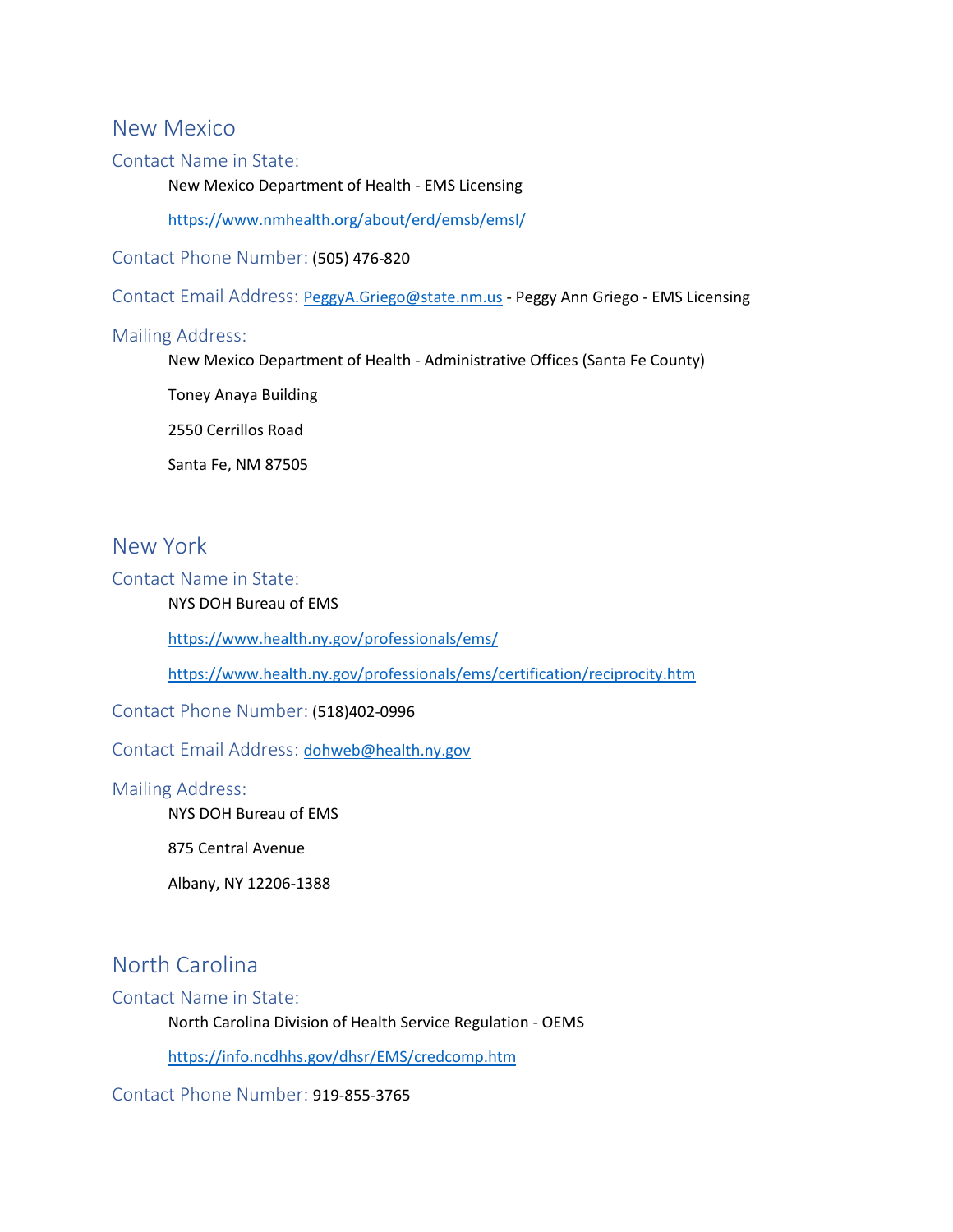### Contact Email Address: <https://www.ncdhhs.gov/divisions/dhsr/dhsr-contact-form>

#### Mailing Address:

North Carolina Division of Health Service Regulation - OEMS

2712 Mail Service Center

Raleigh, NC 27699-2712

# North Dakota

### Contact Name in State:

North Dakota Department of Health - Emergency Preparedness & Response Section

[https://www.health.nd.gov/epr/emergency-medical-systems/emergency-medical-services](https://www.health.nd.gov/epr/emergency-medical-systems/emergency-medical-services-system/ems-licensure/ems-personnel-licensure/)[system/ems-licensure/ems-personnel-licensure/](https://www.health.nd.gov/epr/emergency-medical-systems/emergency-medical-services-system/ems-licensure/ems-personnel-licensure/)

[https://www.health.nd.gov/epr/emergency-medical-systems/emergency-medical-services](https://www.health.nd.gov/epr/emergency-medical-systems/emergency-medical-services-system/ems-education/2020-emt-portfolio/)[system/ems-education/2020-emt-portfolio/](https://www.health.nd.gov/epr/emergency-medical-systems/emergency-medical-services-system/ems-education/2020-emt-portfolio/)

Contact Phone Number: (701) 328-2388

Contact Email Address: [dems@nd.gov](mailto:dems@nd.gov) or [dohepr@nd.gov](mailto:dohepr@nd.gov)

#### Mailing Address:

North Dakota Department of Health

Health Resources and Response Section

Division of Emergency Medical Systems

1720 Burlington Drive

Bismarck, ND 58504

### Ohio

#### Contact Name in State:

Ohio Department of Public Safety - EMS

<https://www.ems.ohio.gov/certifications-reciprocity.aspx#gsc.tab=0>

Contact Phone Number: (614) 466-9447 or (800) 233-0785

Contact Email Address: [ASKEMS@dps.ohio.gov](mailto:ASKEMS@dps.ohio.gov) or ems-firecertifications@dps.ohio.gov

Mailing Address: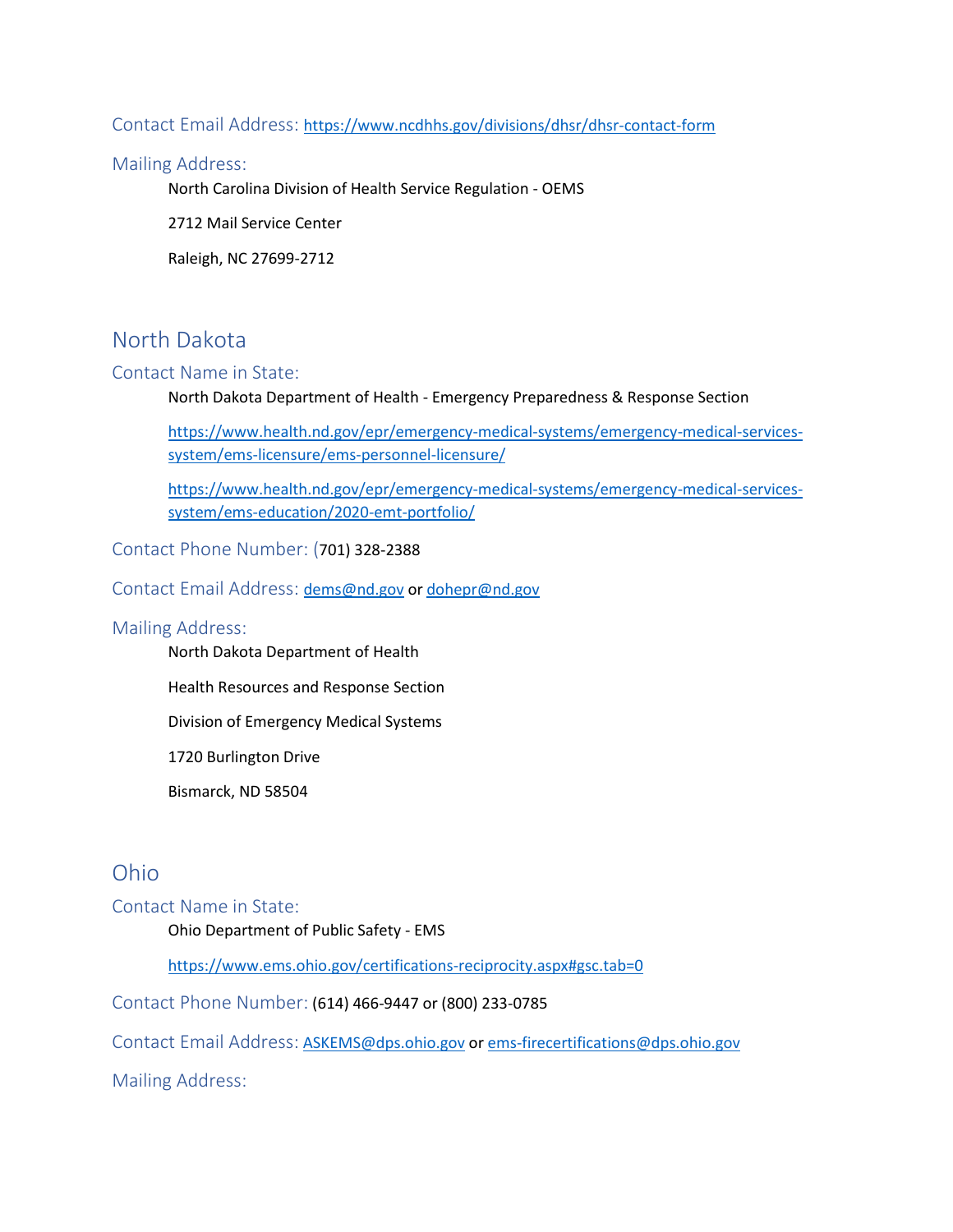Ohio Department of Public Safety

Division of Emergency Medical Services

PO Box 182073

Columbus, Ohio 43218-2073

# Oklahoma

### Contact Name in State:

Oklahoma State Department of Health - EMS Division

[https://oklahoma.gov/health/protective-health/emergency-systems/ems-division/ems](https://oklahoma.gov/health/protective-health/emergency-systems/ems-division/ems-personnel-licensure-registration-certification/emt-renewal-options.html)[personnel-licensure-registration-certification/emt-renewal-options.html](https://oklahoma.gov/health/protective-health/emergency-systems/ems-division/ems-personnel-licensure-registration-certification/emt-renewal-options.html)

Contact Phone Number: (405) 271-4027 or (405) 426-8480

Contact Email Address: [Esystems@health.ok.gov](mailto:Esystems@health.ok.gov) or [dalea@health.ok.gov](mailto:dalea@health.ok.gov)

#### Mailing Address:

Emergency Systems

Oklahoma State Department of Health

123 Robert S Kerr Ave, Suite 1702

Oklahoma City, OK 73102-6406

### Oregon

#### Contact Name in State:

Oregon Health Authority - EMS and Trauma Systems,

[https://www.oregon.gov/oha/PH/PROVIDERPARTNERRESOURCES/EMSTRAUMASYSTEMS/EMST](https://www.oregon.gov/oha/PH/PROVIDERPARTNERRESOURCES/EMSTRAUMASYSTEMS/EMSTRAININGCERTIFICATION/Pages/index.aspx) [RAININGCERTIFICATION/Pages/index.aspx](https://www.oregon.gov/oha/PH/PROVIDERPARTNERRESOURCES/EMSTRAUMASYSTEMS/EMSTRAININGCERTIFICATION/Pages/index.aspx)

[https://www.oregon.gov/oha/PH/PROVIDERPARTNERRESOURCES/EMSTRAUMASYSTEMS/EMST](https://www.oregon.gov/oha/PH/PROVIDERPARTNERRESOURCES/EMSTRAUMASYSTEMS/EMSTRAININGCERTIFICATION/Pages/recip.aspx) [RAININGCERTIFICATION/Pages/recip.aspx](https://www.oregon.gov/oha/PH/PROVIDERPARTNERRESOURCES/EMSTRAUMASYSTEMS/EMSTRAININGCERTIFICATION/Pages/recip.aspx)

Contact Phone Number: (971) 673-0520 or (503) 378-8667

Contact Email Address: [hlo.info@dhsoha.state.or.us](mailto:hlo.info@dhsoha.state.or.us)

### Mailing Address:

Oregon Health Authority - EMS and Trauma Systems

500 Summer Street, NE, E-20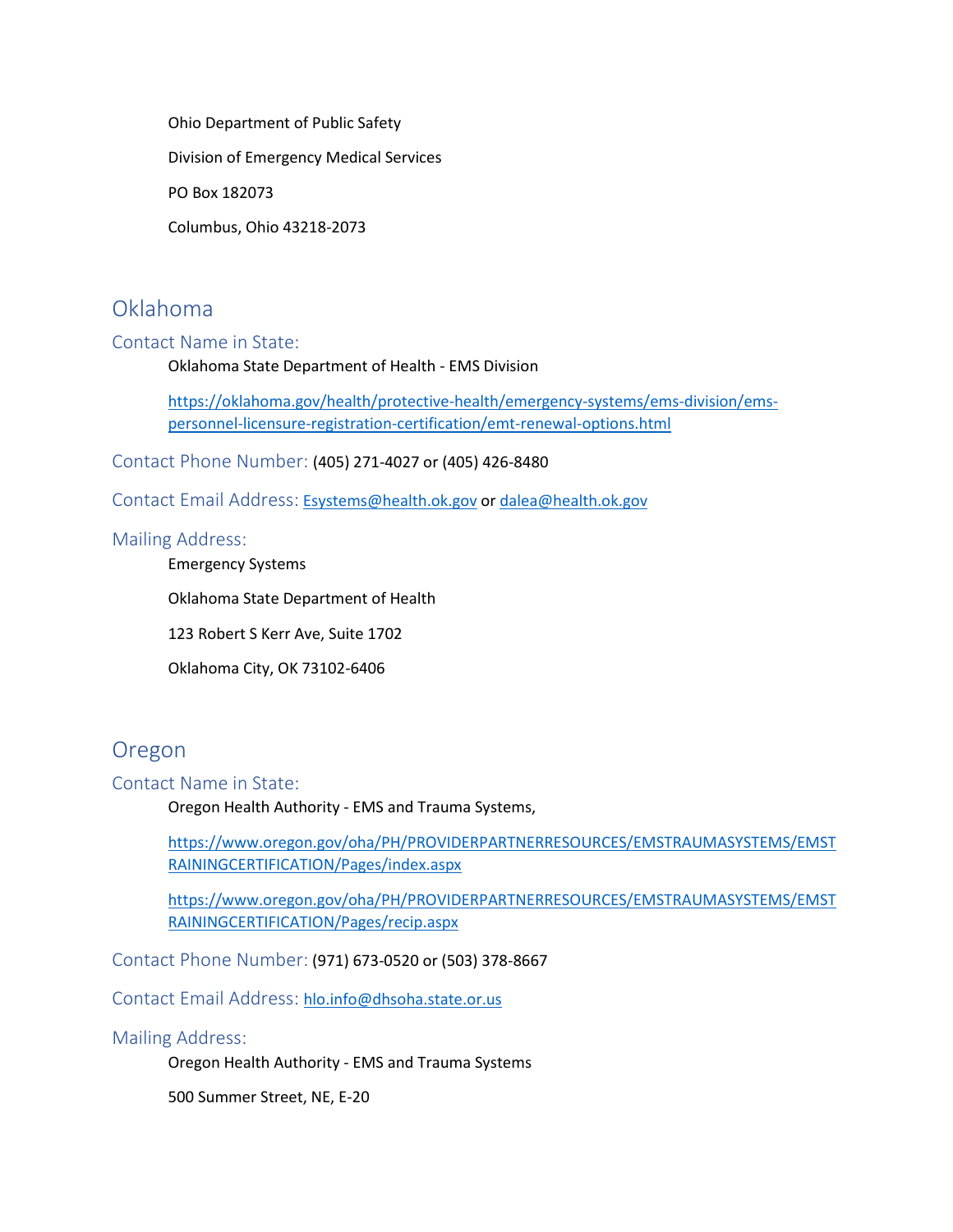Salem, OR 97301-1097

### Pennsylvania

### Contact Name in State:

Pennsylvania Department of Health - Bureau of EMS

<https://www.health.pa.gov/topics/EMS/Pages/FAQ.aspx>

Contact Phone Number: (717) 787-8740

Contact Email Address:[paemsoffice@pa.gov](mailto:paemsoffice@pa.gov) 

### Mailing Address:

Bureau of Emergency Medical Services

Pennsylvania Department of Health

1310 Elmerton Ave

Harrisburg, PA 17110

### Rhode Island

### Contact Name in State:

Rhode Island Department of Health

<https://health.ri.gov/licenses/index.php>

Contact Phone Number: (401)222-5960

Contact Email Address:[doh.elicense@health.ri.gov](mailto:doh.elicense@health.ri.gov)

### Mailing Address:

Rhode Island Department of Health

3 Capitol Hill

Providence, RI 02908

# South Carolina

### Contact Name in State:

SC DHEC Bureau of EMS

<https://umbracosc.imagetrendelite.com/certifications/Certification-Detail?recordID=204>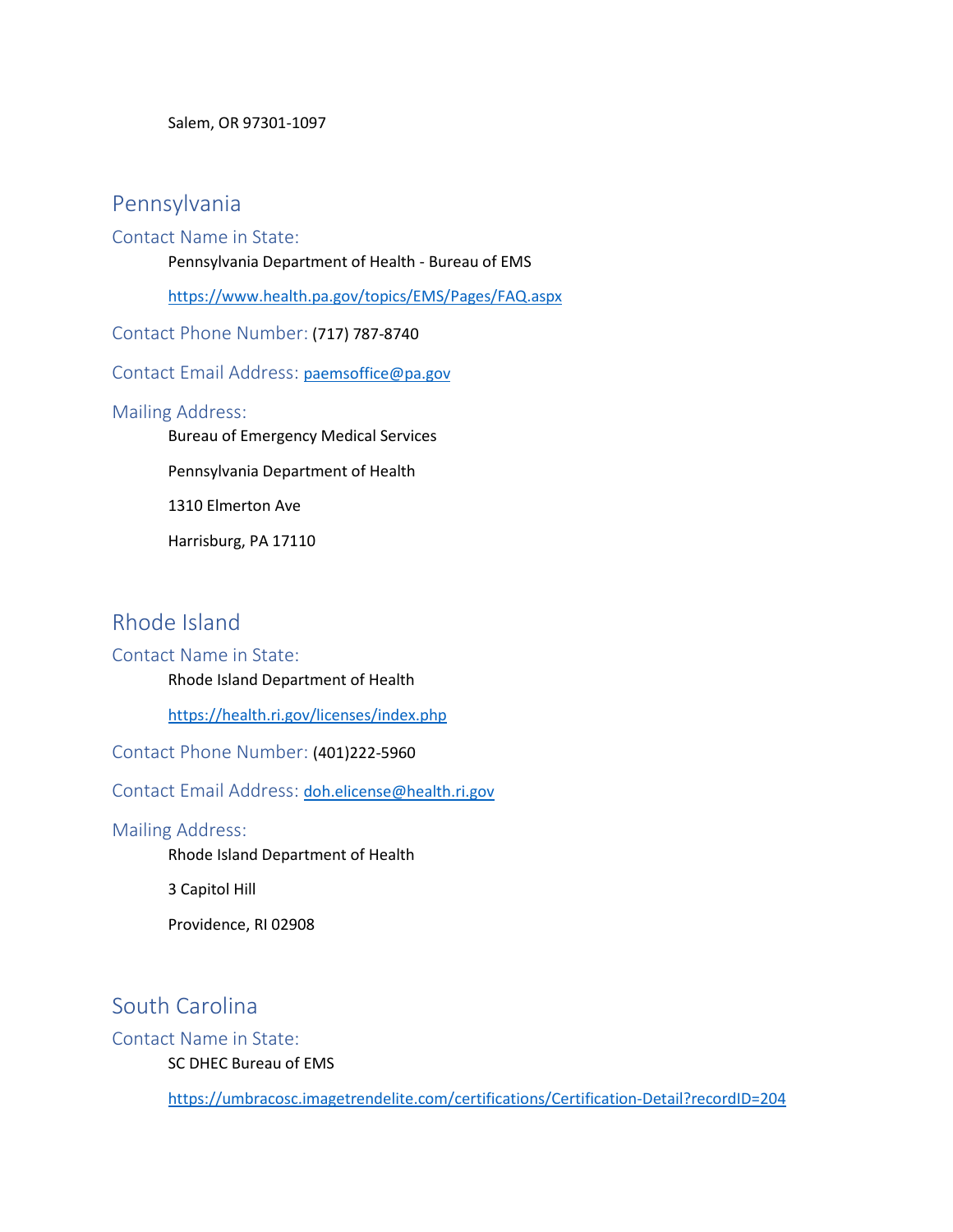#### [https://www.scemsportal.org/certifications?field\\_certifications\\_category\\_value=reciprocity](https://www.scemsportal.org/certifications?field_certifications_category_value=reciprocity)

### Contact Phone Number: (803) 545-4204

Contact Email Address: [merchajn@dhec.sc.gov](mailto:merchajn@dhec.sc.gov) or [emscertifications@dhec.sc.gov](mailto:emscertifications@dhec.sc.gov)

#### Mailing Address:

SC DHEC Bureau of EMS

2600 Bull Street

Columbia, SC 29201

# South Dakota

### Contact Name in State:

South Dakota Department of Health

<https://doh.sd.gov/providers/ruralhealth/ems/>

[https://doh.sd.gov/documents/EMS/E-Lic\\_Reciprocity\\_EMR-EMT\\_Instructions.pdf](https://doh.sd.gov/documents/EMS/E-Lic_Reciprocity_EMR-EMT_Instructions.pdf)

Contact Phone Number: (605) 773-4031

Contact Email Address: [DOH.info@state.sd.us](mailto:DOH.info@state.sd.us)

#### Mailing Address:

South Dakota Department of Health

Robert Hayes Building

600 E. Capitol Ave.

Pierre, SD 57501-2536

### Tennessee

### Contact Name in State:

#### Tennessee Department of Health - Office of EMS

[https://www.tn.gov/health/health-program-areas/health-professional-boards/ems-board/ems](https://www.tn.gov/health/health-program-areas/health-professional-boards/ems-board/ems-board/licensure.html)[board/licensure.html](https://www.tn.gov/health/health-program-areas/health-professional-boards/ems-board/ems-board/licensure.html)

Contact Phone Number: (615) 741-2584

Contact Email Address: [tn.health@tn.gov](mailto:tn.health@tn.gov)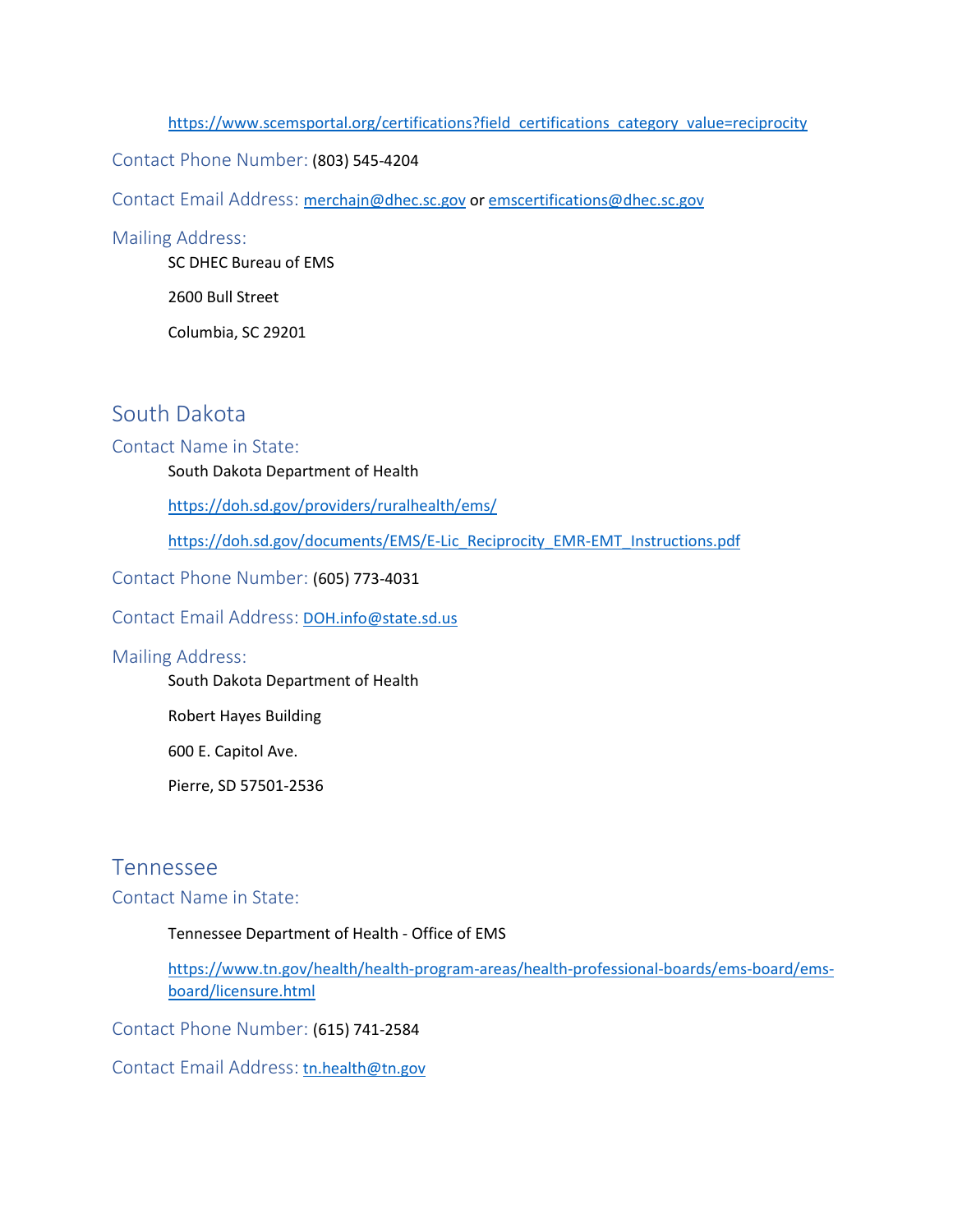### Mailing Address:

Tennessee Department of Health - Office of EMS

710 James Robertson Parkway

Nashville, TN 37243

### Texas

### Contact Name in State:

Texas Department of State Health Services, Office of EMS/Trauma Systems Coordination

<https://www.dshs.texas.gov/emstraumasystems/formsresources.shtm>

<https://www.dshs.texas.gov/emstraumasystems/stdrecip.shtm>

Contact Phone Number: (512) 834-6700

Contact Email Address:[EMSCert@dshs.texas.gov](mailto:EMSCert@dshs.texas.gov)

### Mailing Address:

Texas Department of State Health Services, Office of EMS/Trauma Systems Coordination

PO Box 149347

Austin, TX 78714-9347

### Utah

Contact Name in State:

Utah Bureau of Emergency Medical Services and Preparedness

<https://bemsp.utah.gov/ems-personnel-licensure/>

<https://bemsp.utah.gov/>

Contact Phone Number: (801) 273-6666

Contact Email Address: [ems@utah.gov](mailto:ems@utah.gov)

### Mailing Address:

Bureau of Emergency Medical Services and Preparedness

Utah Department of Health

P.O. Box 142004

Salt Lake City, UT 84114-2004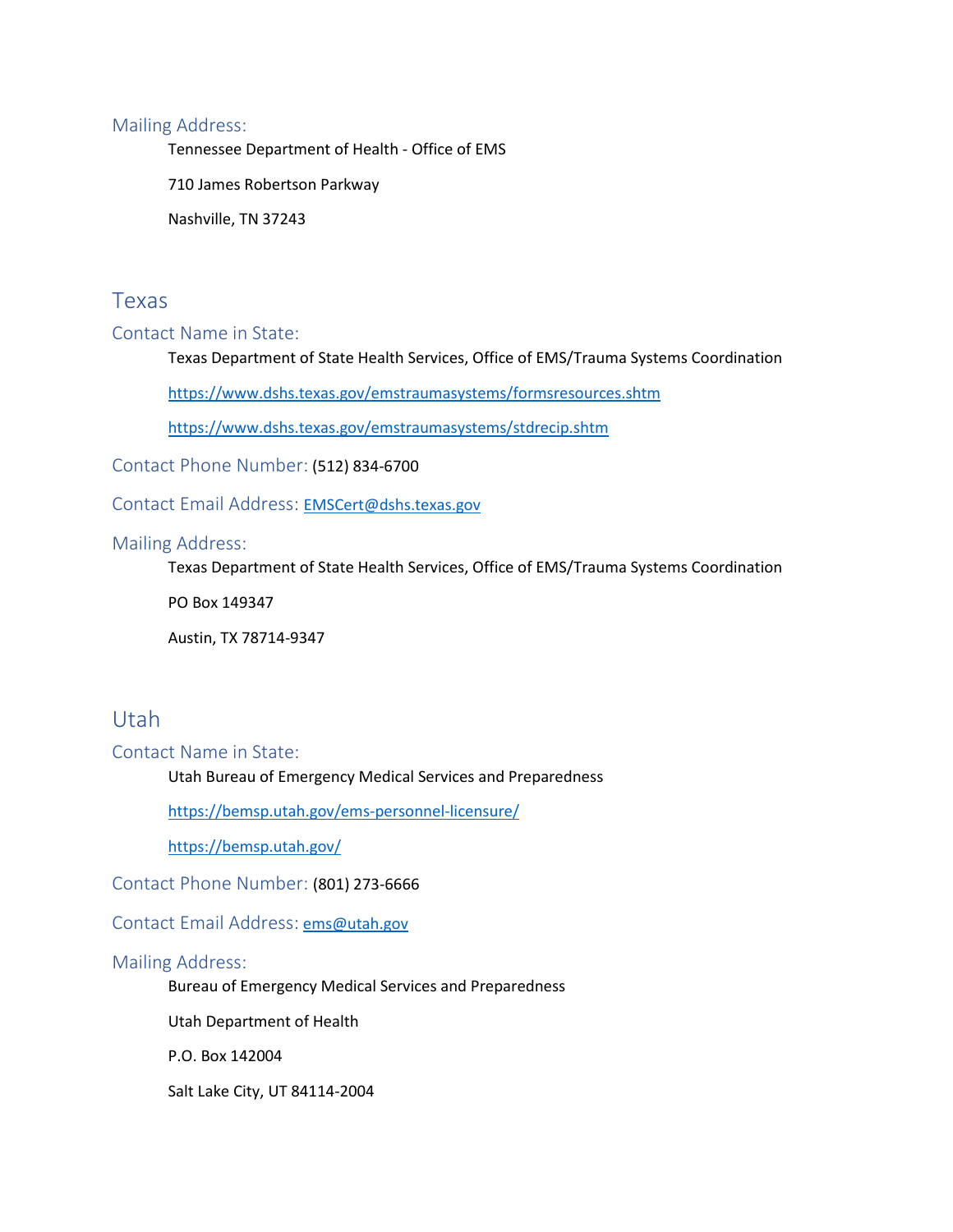### Vermont

### Contact Name in State:

Vermont Emergency Preparedness, Response & Injury Prevention Division

<https://www.healthvermont.gov/emergency/ems>

Contact Phone Number: (802) 863-7200

Contact Email Address: <http://www.healthvermont.gov/about/contact>

### Mailing Address:

Emergency Preparedness, Response & Injury Prevention Division

108 Cherry Street

P.O. Box 70

Burlington, VT 05402

### Virginia

#### Contact Name in State:

#### Virginia Office of EMS

[https://www.vdh.virginia.gov/emergency-medical-services/education-certification/how-to](https://www.vdh.virginia.gov/emergency-medical-services/education-certification/how-to-become-an-emergency-medical-services-provider-in-virginia/)[become-an-emergency-medical-services-provider-in-virginia/](https://www.vdh.virginia.gov/emergency-medical-services/education-certification/how-to-become-an-emergency-medical-services-provider-in-virginia/)

Contact Phone Number: (804) 888-9100

Contact Email Address:[toni.twyman@vdh.virginia.gov](mailto:toni.twyman@vdh.virginia.gov)

#### Mailing Address:

Virginia Office of Emergency Medical Services

1041 Technology Park Drive

Glen Allen, VA 23059

### Washington

### Contact Name in State:

Washington State Department of Health

[https://www.doh.wa.gov/ForPublicHealthandHealthcareProviders/EmergencyMedicalServicesE](https://www.doh.wa.gov/ForPublicHealthandHealthcareProviders/EmergencyMedicalServicesEMSSystems/EMSEducationandTraining/EMSTrainingApplicationsAndDocuments) [MSSystems/EMSEducationandTraining/EMSTrainingApplicationsAndDocuments](https://www.doh.wa.gov/ForPublicHealthandHealthcareProviders/EmergencyMedicalServicesEMSSystems/EMSEducationandTraining/EMSTrainingApplicationsAndDocuments)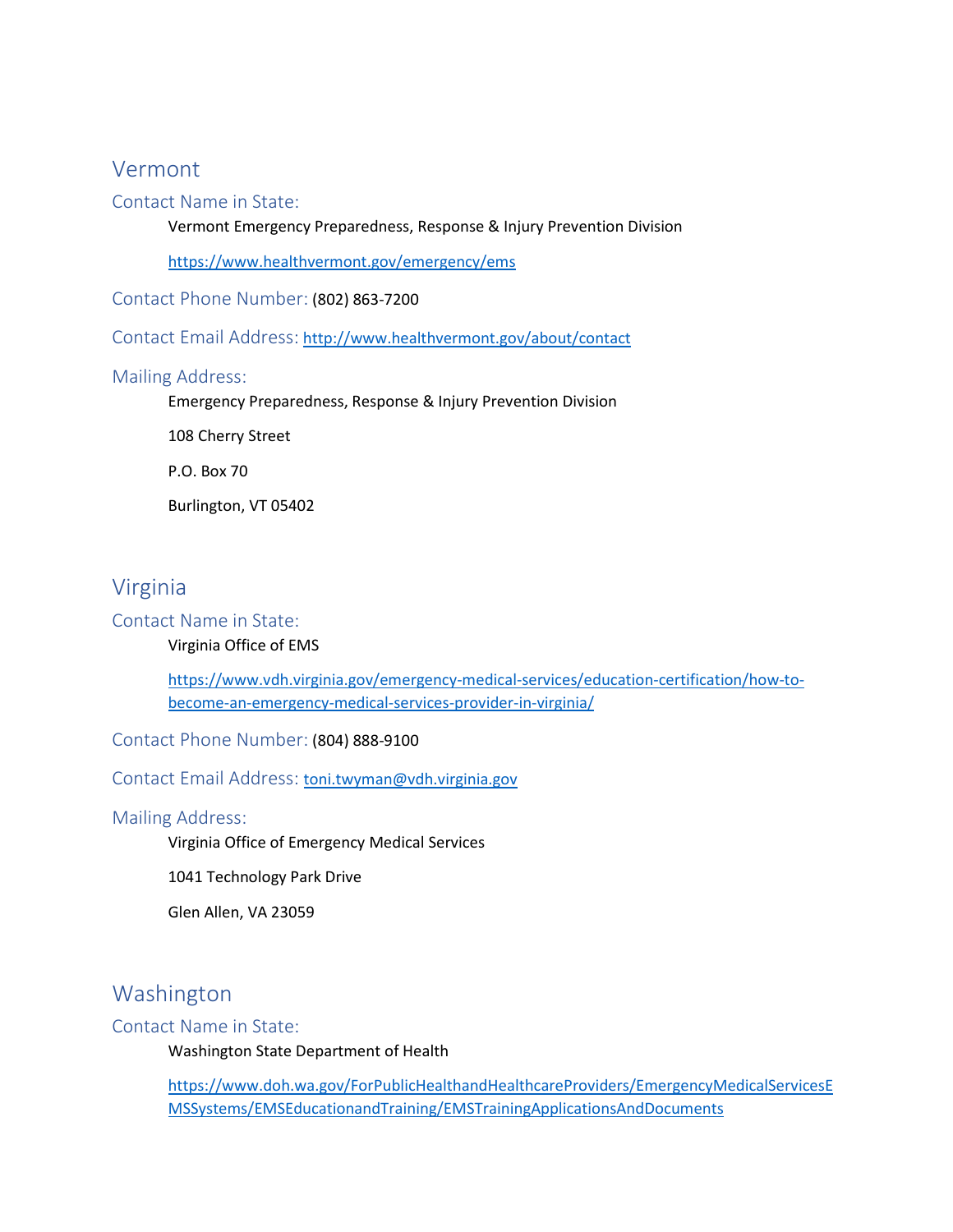[https://www.doh.wa.gov/ForPublicHealthandHealthcareProviders/EmergencyMedicalServicesE](https://www.doh.wa.gov/ForPublicHealthandHealthcareProviders/EmergencyMedicalServicesEMSSystems/EMSProviderCertification) [MSSystems/EMSProviderCertification](https://www.doh.wa.gov/ForPublicHealthandHealthcareProviders/EmergencyMedicalServicesEMSSystems/EMSProviderCertification)

Contact Phone Number: (360) 236-2800

Contact Email Address: [hsqa.csc@doh.wa.gov](mailto:hsqa.csc@doh.wa.gov)

### Mailing Address:

Washington State Department of Health

Customer Service Office

P.O. Box 47877

Olympia, WA 98504-7877

### West Virginia

### Contact Name in State:

West Virginia Office of Emergency Medical Services

<https://www.wvoems.org/ems-programs/personnel-certification>

Contact Phone Number: (304) 558-3956

#### Contact Email Address: [EMSCertification@wv.gov](mailto:EMSCertification@wv.gov)

#### Mailing Address:

West Virginia Office of Emergency Medical Services

350 Capitol Street

Room 425

Charleston, WV 25301

### Wisconsin

#### Contact Name in State:

Wisconsin Dept. of Health Services: EMS

<https://www.dhs.wisconsin.gov/emergency-medical-technician-emt.htm>

<https://www.dhs.wisconsin.gov/ems/licensing/reciprocity.htm>

Contact Phone Number: (608-266-1568)

Contact Email Address: [dhsemssmail@dhs.wisconsin.gov](mailto:dhsemssmail@dhs.wisconsin.gov) or [helen.pullen@dhs.wisconsin.gov](mailto:helen.pullen@dhs.wisconsin.gov)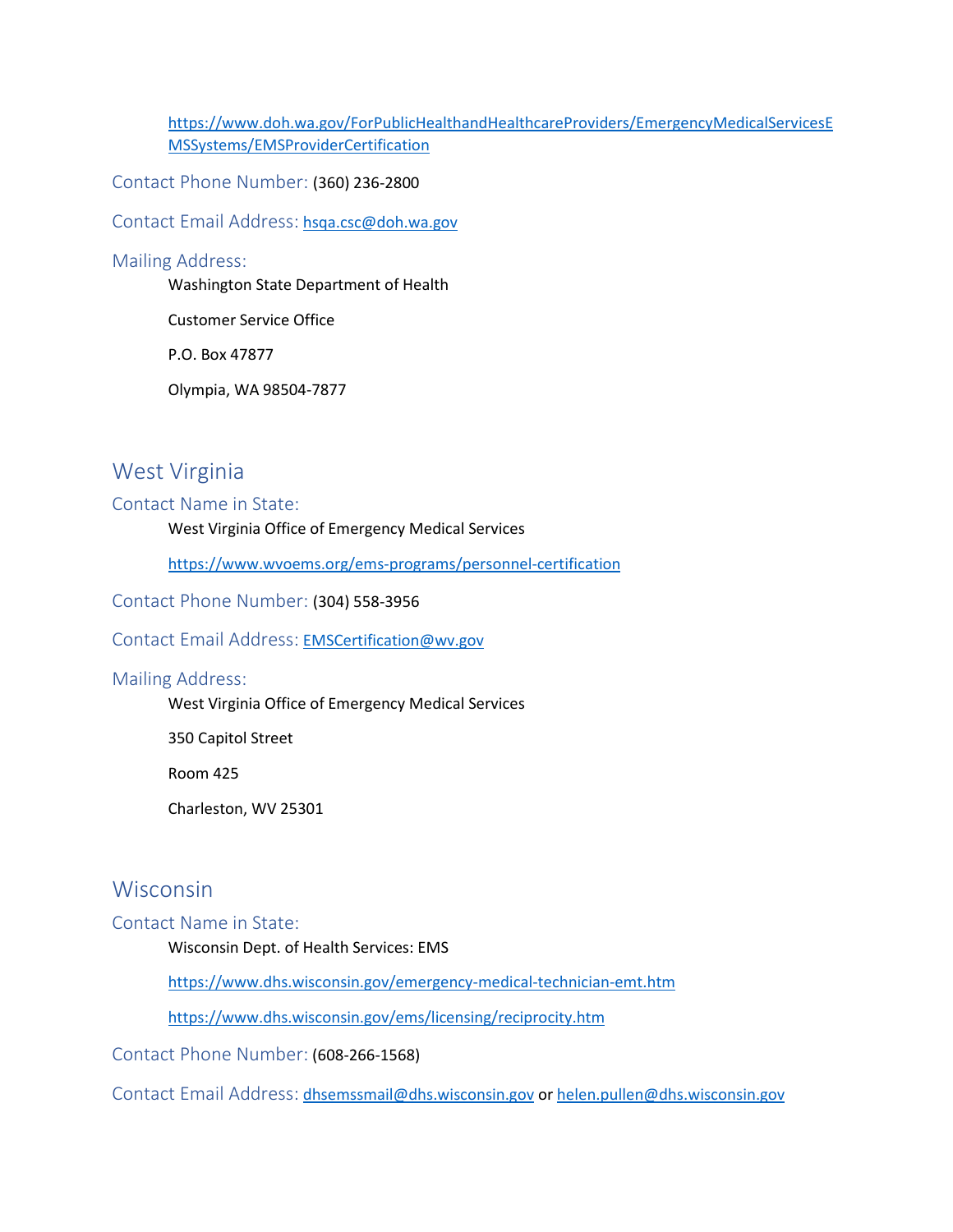### Mailing Address:

Wisconsin Dept. of Health Services: EMS

PO Box 2659

Madison, WI 53701-26599

### Wyoming

### Contact Name in State:

Wyoming Office of Emergency Medical Services

<https://health.wyo.gov/publichealth/ems/ems-program-2/education-and-training/courses/>

[https://health.wyo.gov/publichealth/ems/ems-program-2/education-and](https://health.wyo.gov/publichealth/ems/ems-program-2/education-and-training/nremttesting/)[training/nremttesting/](https://health.wyo.gov/publichealth/ems/ems-program-2/education-and-training/nremttesting/)

Contact Phone Number: (307) 777-7955

Contact Email Address: [emsinfo@wyo.gov](mailto:emsinfo@wyo.gov) or [scott.logan@wyo.gov](mailto:scott.logan@wyo.gov)

Mailing Address:

Wyoming Office of Emergency Medical Services

122 West 25th Street, Suite 102E

Cheyenne, WY 82002

### Guam

Contact Name in State:

Guam Department of Public Health and Social Services

<http://dphss.guam.gov/emergency-medical-services-2/>

Contact Phone Number: (671) 735-7411

Contact Email Address: [zennia.pecina@dphss.guam.gov](mailto:zennia.pecina@dphss.guam.gov)

### Mailing Address:

Guam Department of Public Health and Social Services

123 Chalan Kareta

Mangilao, Guam 96913-6304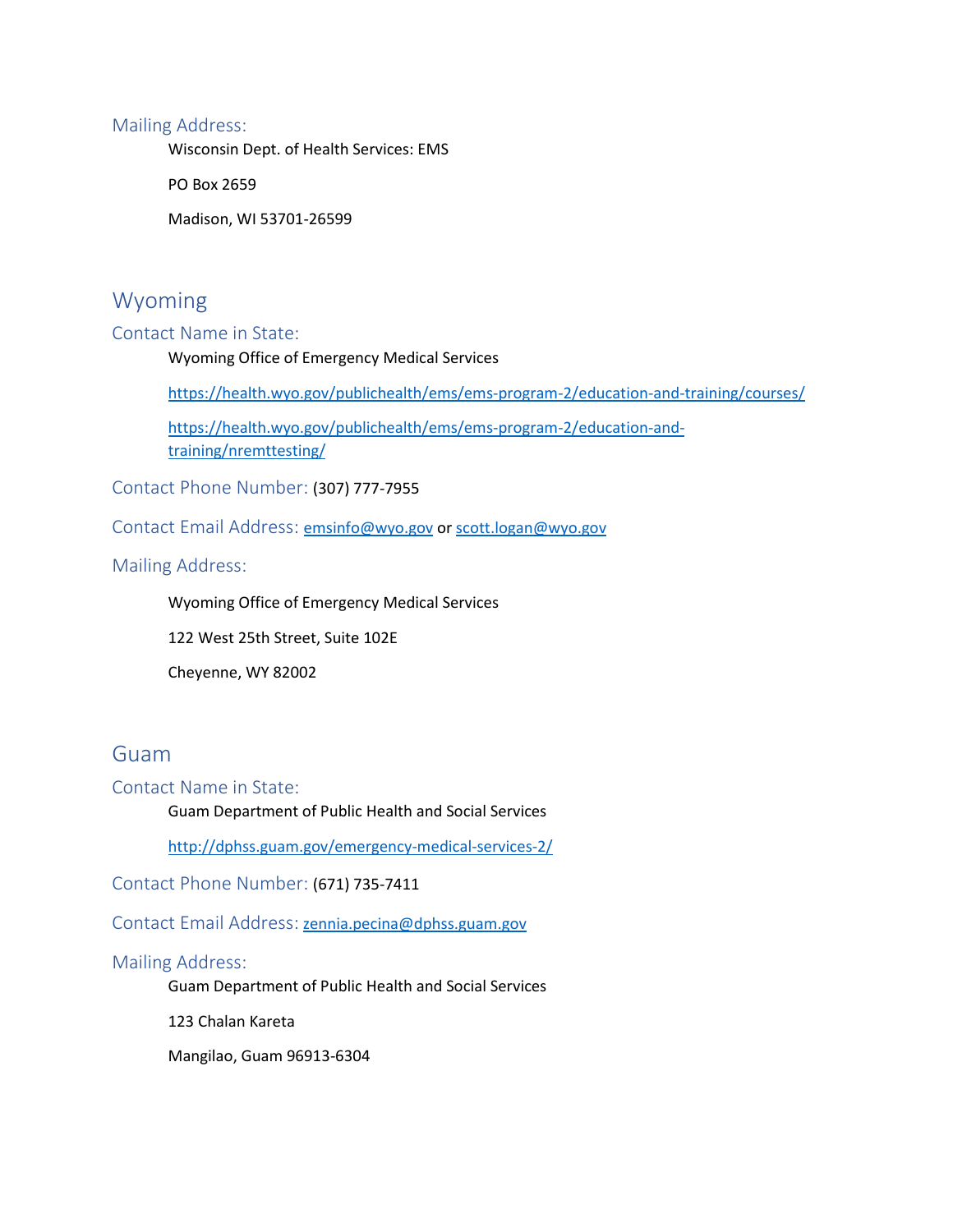# Northern Mariana Islands

### Contact Name in State:

Commonwealth of Northern Mariana Islands - Department of Public Safety

<https://www.dps.gov.mp/contactus>

Contact Phone Number: (670) 664-9135/6, Emergency Medical Service (EMS)

Contact Email Address: [contact@dps.gov.mp](mailto:contact@dps.gov.mp)

#### Mailing Address:

CNMI Department of Public Safety (Saipan)

Jose M. Sablan Bldg.

P.O. Box 500791

Civic Center, Susupe

Saipan, MP 96950

### Puerto Rico

### Contact Name in State:

Puerto Rico Medical Emergency Corps (CEM)

<http://www.cempr.pr.gov/>

<https://cempr.pr.gov/Academia/Pages/default.aspx>

Contact Phone Number: (787) 754-2550

Contact Email Address:[contactus@salud.pr.gov](mailto:contactus@salud.pr.gov)

### Mailing Address:

Puerto Rico Medical Emergency Corps (CEM)

PO Box 2161

Guaynabo, PR00922-2161

# U.S. Virgin Islands

### Contact Name in States:

United States Virgin Islands Department of Health - Emergency Medical Services

<https://www.usviems.com/>